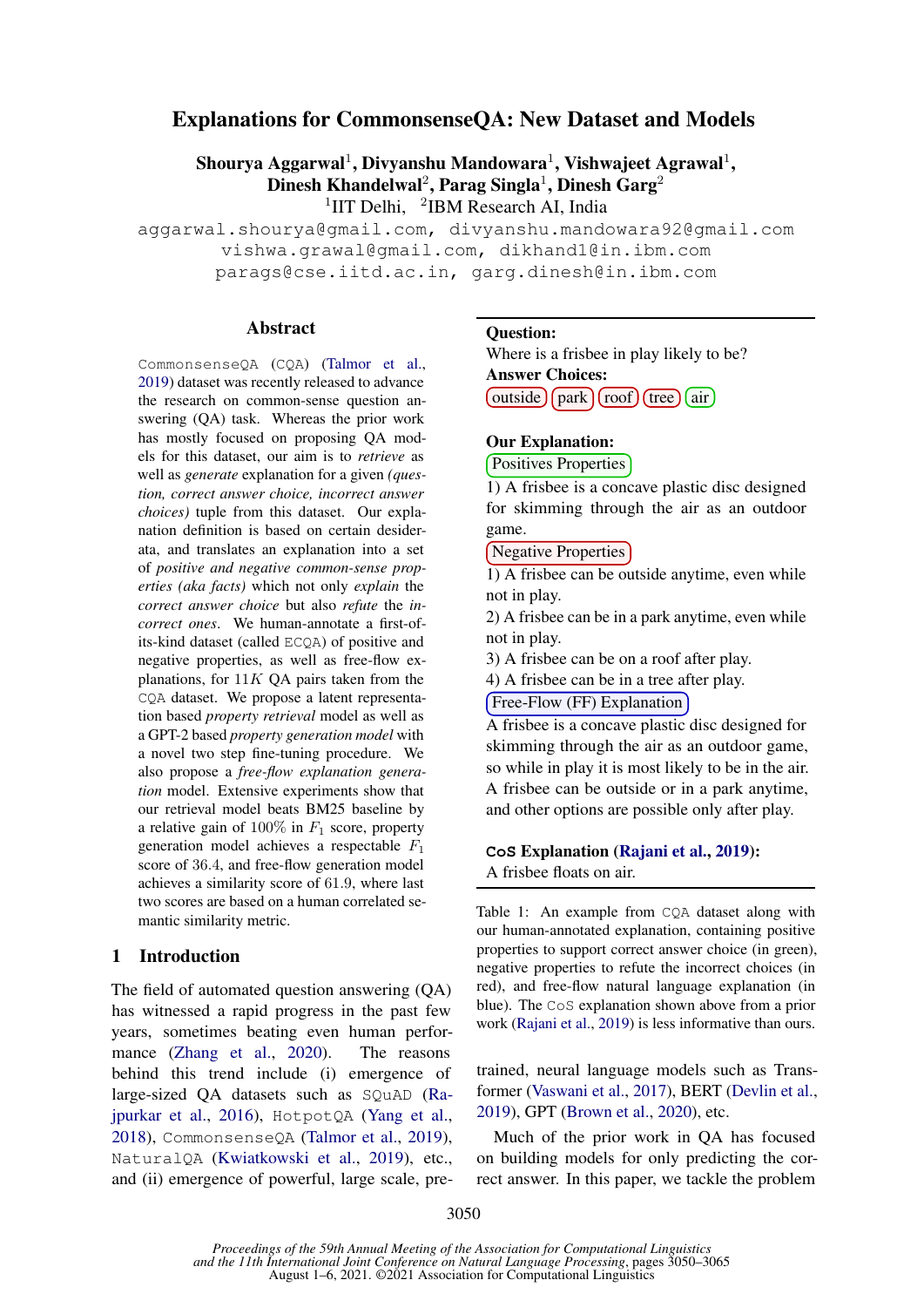of generating an explanation for the answer of a question. While existing work has looked at explaining the answer predicted by a model [\(Amini](#page-9-2) [et al.,](#page-9-2) [2019\)](#page-9-2), we take up the task of explaining the given gold (correct) answer in a model oblivious fashion [\(Jansen et al.,](#page-10-4) [2018\)](#page-10-4). We do this in the context of common-sense QA task and work with CommonsenseQA dataset. Explaining the known gold answers for common-sense QA is an important research problem and is far from being solved [\(Rajani et al.,](#page-10-3) [2019\)](#page-10-3). Two major hurdles in solving this problem include (i) lack of any desiderata for what constitutes an explanation [\(Horacek,](#page-10-5) [2017\)](#page-10-5) and (ii) unavailability of QA datasets comprising high quality human-annotated explanations.

In this work, we address the entire stack of automatically generating explanations for the CommonsenseQA task. This includes setting up a desiderata for the explanation, curation of a dataset in accordance with the desiderata, proposing baselines models, and careful experimentation. Our overall contributions can be summarized as:

- 1. We present a set of characteristics (*refutation complete, comprehensive, minimal,* and *coherent*) for what constitutes an explanation. For any given *(question, correct answer choice, incorrect answer choices)* tuple, our explanation constitutes a set of *positive properties* to justify the correct answer choice and a set of *negative properties* to refute the incorrect ones.
- 2. We human annotate positive and negative properties for  $11K$  QA pairs from the recently released CommonsenseQA (CQA) dataset [\(Tal](#page-10-0)[mor et al.,](#page-10-0) [2019\)](#page-10-0). We also curate a free-flow explanation for each QA pair. An example of our human annotated explanation is shown in Table [1](#page-0-0) [1](#page-1-0) . We call our dataset as *ECQA (Explanations for CommonsenseQA)* and publicly release<sup>[2](#page-1-1)</sup> it for future research.
- 3. We propose a set of models for the task of retrieval as well as generation of explanations. Our retrieval system, called as eXplanation Retriever (XR), represents properties in a latent space, and retrieves the facts against a CQA example from a given common-sense knowledge corpus. Our generation system, called

as eXplanation Generator (XG), comprises a novel two step fine-tuned property generation model (XGP) to generate common-sense properties and a free-flow explanation generation model (XGF).

4. We perform extensive experiments to demonstrate the effectiveness of XR and XG systems. We use an  $F_1$  based evaluation, calculated via exact property match when retrieving using *gold corpus* of facts. For property generation, and retrieval using a *silver corpus* in the absence of gold facts, F<sup>1</sup> is computed using a *semantic similarity metric* carefully picked to have a high correlation with human judgment. XR outperforms BM25 by a relative gain of 100% for the gold corpus, and 70% for the sliver corpus. XGP achieves a  $F_1$  score of 36.4, while XGF achieves a semantic similarity score of 61.9. We publicly release our code and trained models <sup>[3](#page-1-2)</sup>.

# 2 Related Work

Bulk of the recent literature on automated QA is focused on either (i) proposing a new kind of dataset [\(Unger et al.,](#page-10-6) [2014;](#page-10-6) [Rajpurkar et al.,](#page-10-1) [2016;](#page-10-1) [Ling et al.,](#page-10-7) [2017;](#page-10-7) [Joshi et al.,](#page-10-8) [2017;](#page-10-8) [Trivedi](#page-10-9) [et al.,](#page-10-9) [2017;](#page-10-9) [Welbl et al.,](#page-11-3) [2017;](#page-11-3) [Yang et al.,](#page-11-1) [2018;](#page-11-1) [Kwiatkowski et al.,](#page-10-2) [2019;](#page-10-2) [Talmor et al.,](#page-10-0) [2019;](#page-10-0) [Miao](#page-10-10) [et al.,](#page-10-10) [2020\)](#page-10-10), or (ii) proposing a model with improved answer accuracy [\(Amini et al.,](#page-9-2) [2019;](#page-9-2) [Bhar](#page-9-3)[gav et al.,](#page-9-3) [2020;](#page-9-3) [Chen et al.,](#page-9-4) [2020\)](#page-9-4). As far as explanation in QA is concerned, we can either (i) explain the model's predicted answer, or (ii) explain the given gold answer without worrying about the model. For certain QA tasks (e.g. *KBQA*, *MathQA*, *VQA*), former explanation task is more meaningful. For other QA tasks (e.g. *Common-sense QA*, *ScienceQA*), the later form of explanation may be more meaningful. In both, one of the key challenge is to ground the definition of explanation.

Knowledge-Base QA task [\(Berant et al.,](#page-9-5) [2013\)](#page-9-5) requires the QA model to output a logical query (e.g. SPARQL or SQL) which is then executed over the underlying KB to get the answer. This logical query itself serves as an explanation. The MathQA task [\(Ling et al.,](#page-10-7) [2017;](#page-10-7) [Amini et al.,](#page-9-2) [2019\)](#page-9-2) requires the model to output a theorem-like proof, program, or algebraic construct which is executed to get the answer. Again, such a theorem serves as an explanation. For ScienceQA task, an expla-

<span id="page-1-1"></span><span id="page-1-0"></span> $<sup>1</sup>$ An additional example is given in Appendix A.1.</sup>

<sup>2</sup>[https://github.com/dair-iitd/](https://github.com/dair-iitd/ECQA-Dataset) [ECQA-Dataset](https://github.com/dair-iitd/ECQA-Dataset)

<span id="page-1-2"></span><sup>3</sup><https://github.com/dair-iitd/ECQA>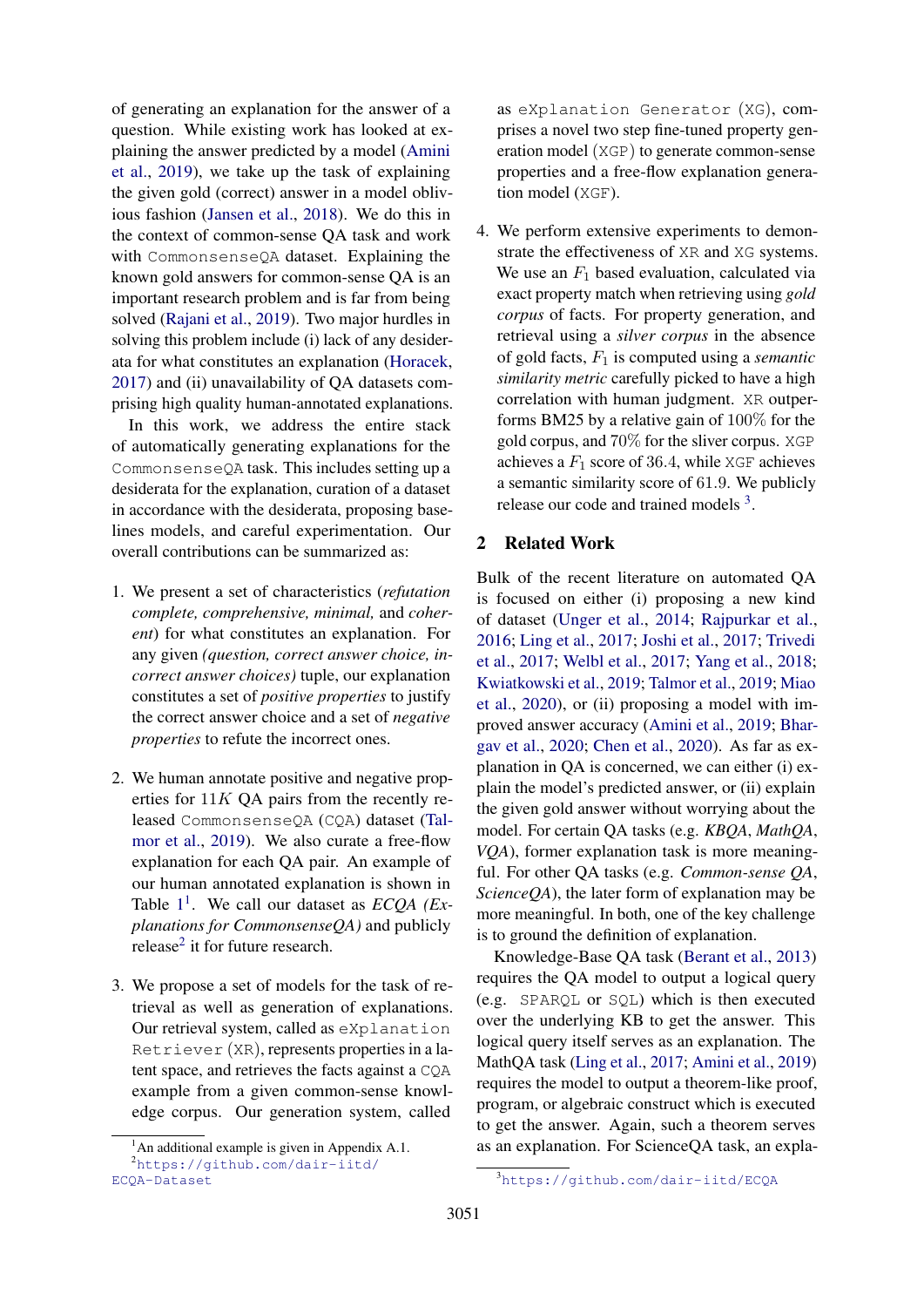<span id="page-2-0"></span>

| <b>Datasets</b> | <b>Reasoning Type</b> | <b>Reasoning Steps</b> | <b>Refutation</b> | <b>Knowledge Base</b><br>of Facts | <b>Free Flow</b><br><b>Explanation</b> |
|-----------------|-----------------------|------------------------|-------------------|-----------------------------------|----------------------------------------|
| WorldTree V2    | Scientific.           | Multi-hop              | N                 |                                   | N                                      |
| $COS-E$         | Common-sense          | Single-hop             | N                 | N                                 | v                                      |
| OASC            | <b>Scientific</b>     | Two-hop                | N                 | v                                 | N                                      |
| OpenBookQA      | <b>Scientific</b>     | Multi-hop              | N                 |                                   | N                                      |
| <b>ECOA</b>     | <b>Common-sense</b>   | Multi-hop              |                   |                                   | v                                      |

Table 2: Comparison of various properties of the different multi-choice QA explanation datasets.  $4^{th}$ ,  $5^{th}$ , and  $6<sup>th</sup>$  columns refer to whether the dataset (i) provides refutation for incorrect choices, (ii) comes with a knowledge corpus of facts, (iii) provides a free-flow natural language explanation, respectively.

nation naturally comprises relevant scientific facts coming from a given corpus. WorldTree [\(Jansen](#page-10-4) [et al.,](#page-10-4) [2018\)](#page-10-4) and WorldTree V2 [\(Xie et al.,](#page-11-4) [2020\)](#page-11-4) are corpora of elementary multiple-choice science questions with gold explanations for correct answer choice. OpenBookQA [\(Mihaylov et al.,](#page-10-11) [2018\)](#page-10-11) is a ScienceQA dataset built over the WorldTree corpus. QASC [\(Khot et al.,](#page-10-12) [2020\)](#page-10-12) is a middle school level multiple-choice ScienceQA dataset.

For other QA tasks, such as common-sense QA, reading comprehension QA (RCQA), visual QA (VQA), grounding the definition of explanation is not so obvious [\(Horacek,](#page-10-5) [2017\)](#page-10-5) and hence, they lack labeled data as well. In the case of RCQA and VQA [\(Ghosh et al.,](#page-9-6) [2018\)](#page-9-6), there have been attempts to explain the predicted answers. [Clark](#page-9-7) [et al.](#page-9-7) [\(2020\)](#page-9-7) studied the logical reasoning capacity of transformer based language models on various RCQA tasks. [Bhagavatula et al.](#page-9-8) [\(2019\)](#page-9-8) have proposed an NLI dataset for abductive reasoning. [Wang et al.](#page-11-5) [\(2019\)](#page-11-5) introduced the task of sensemaking where given a pair of natural language statements, the goal is to pick the more sensible statement in the pair. [Kotonya and Toni](#page-10-13) [\(2020\)](#page-10-13) have proposed a dataset of explainable fact-checking in the public health domain and defined coherence properties to evaluate explanation quality.

As far as common-sense QA is concerned, we are not aware of much prior work on generating human understandable natural language explanations either for the *predicted answer* or for the given *gold answer*. CQA [\(Talmor et al.,](#page-10-0) [2019\)](#page-10-0) is a popular, multiple choice, common-sense QA dataset. The goal behind original CQA task is confined only till answering the questions and hence almost all the submissions [\(Ma et al.,](#page-10-14) [2019;](#page-10-14) [Khashabi et al.,](#page-10-15) [2020;](#page-10-15) [Zhu et al.,](#page-11-6) [2020;](#page-11-6) [Yang et al.,](#page-11-7) [2020\)](#page-11-7) to the leaderboard of the CQA dataset focus just on answering the question and not generating explanations. As

far as explaining the gold answers of CQA questions are concerned, except for the works by [Rajani et al.](#page-10-3) [\(2019\)](#page-10-3), the literature is quite slim – both from the perspective of the explanation annotated datasets and models. [Rajani et al.](#page-10-3) [\(2019\)](#page-10-3) recently annotated explanations for the CQA dataset and called those explanations as CoS explanation (CoS-E for short). CoS-E are much shorter than our ECQA explanations (refer Table 1) and their aim was to leverage them in training a QA model so as to boost its answering accuracy. Their QA model first predicts CoS-E followed by leveraging the same to answer the question. Also, it is designed to generate only single-hop explanation which justifies only the correct answer choice and does not refute any incorrect answer choice. Table [2](#page-2-0) compares our ECQA dataset with other relevant explanation datasets. To the best of our knowledge, both our ECQA annotation and XR, XG systems for explaining the CQA dataset are first-of-a-kind.

#### 3 Explanations for **CommonsenseQA**

The broad idea behind explaining common-sense QA is to capture how humans would justify if a QA pair is presented to them. However, grounding a precise definition for this human justification is still hard due to subjectivity [\(Horacek,](#page-10-5) [2017\)](#page-10-5). Furthermore, depending on the type of reasoning involved in the QA task, form and shape of an explanation may vary. Though, it is hard to give a single definition of the explanation for QA pairs coming from the CQA dataset, we believe one can still approach this by means of putting forward desiderata or desired characteristics of a well-formed explanation: Comprehensive: Any information or reasoning, which is necessary to explain the answer should be present. This requires writing common-sense facts that are not present in the question but are essential for explanation.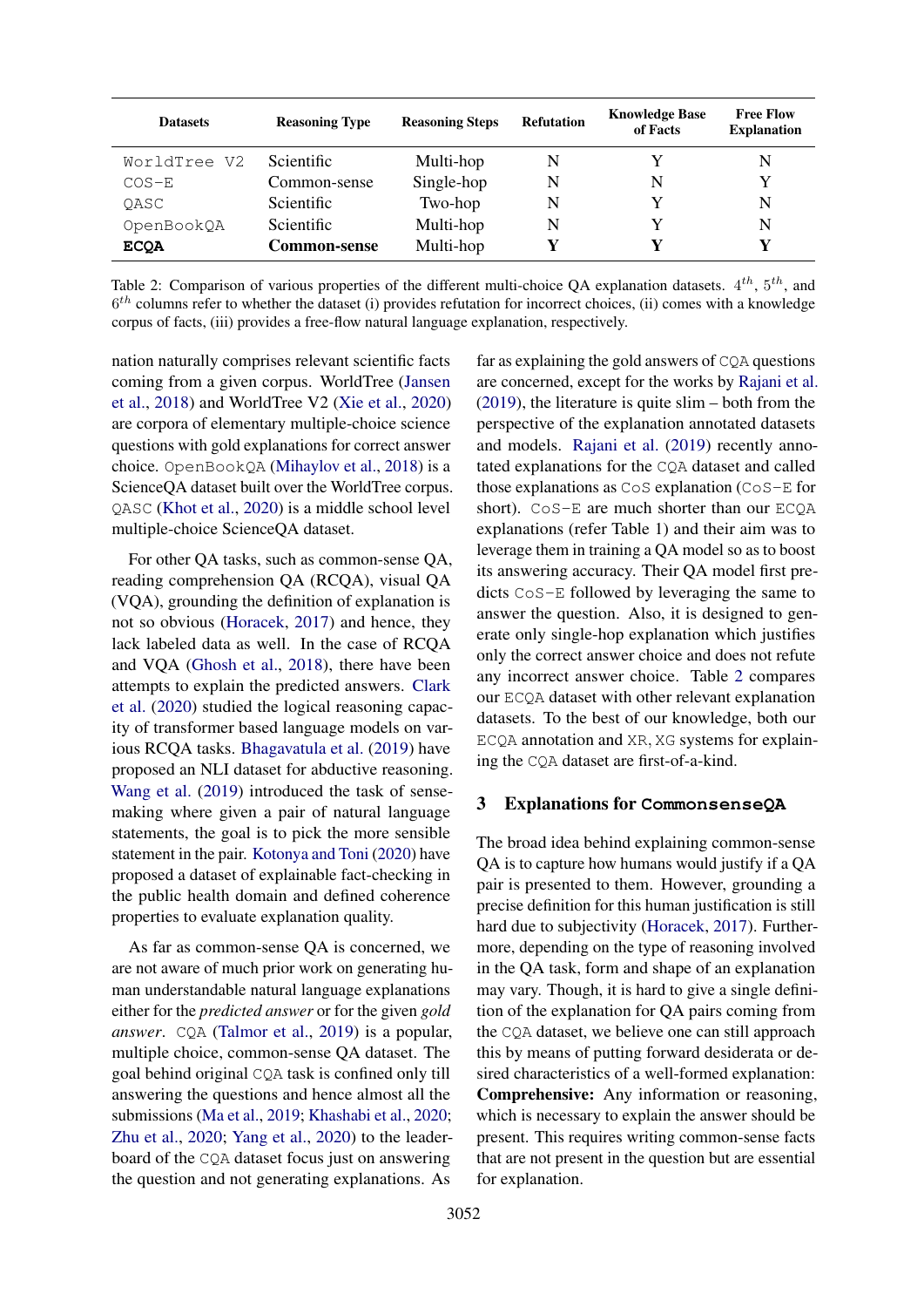Refutation Complete: While it should explain why an answer choice is correct, it should also explain why rest of the choices are incorrect or not best suited as answer.

Minimal: It should not contain any irrelevant or redundant information, especially the ones which are already present in the question.

Coherent: All the facts and statements should be written in a coherent and free-flow form to get a meaningful and natural explanation.

### 3.1 Formatting of the Explanation

The next question is how to translate above desiderata into a right format of the explanation for the purpose of machine generation. A naïve approach would be to consider it as a sequence of tokens or words, but it is unclear how to define metrics for deciding whether such a sequence satisfies the desiderata or not. So, we alternatively suggest two different formats for the explanations.

*1. Property Set* Format: Given a CQA tuple  $(q, a, I)$  where, q is the question, a is the correct answer choice, I is the list of incorrect choices, this format suggests compiling a set  $S$  of commonsense atomic facts (aka properties) such that each property in  $S$  is required to either justify the correct answer choice or refute an incorrect answer choice. Furthermore, this format also requires the set  $S$  to be minimal in the sense that dropping any property from S may fail to either justify correct answer choice or refute one or more incorrect answer choices. Also, it's good to ensure that each property statement in  $S$  is atomic in the sense that it is confined to a single fact and can't be further broken down into two independent facts. In summary, S contains all those atomic properties that are needed for the explanation and nothing more.

Conceptually, we further partition this set  $S$  into  $S^+$  and  $S^-$  and call the respective properties as *positive* and *negative*, respectively. Positive properties justify the correct answer choice and negative properties refute the incorrect answer choices. Our ECQA dataset has precisely annotated these sets for the QA pairs in CQA dataset. An example of such  $S^+$  and  $S^-$  sets is given in the Table [1.](#page-0-0)

2. *Free Flow (FF)* Format: This format essentially converts the *question*, the *answer choices*, and the *knowledge fact statements* from the sets  $S^+$  and  $S^-$  into a well-formed, coherent, free-flow style paragraph. This is important since this is how a human might perceive an explanation to be.

### 4 **ECQA** Dataset

We partnered with a private firm to crowdsource the annotations in *property set*  $(S)$  format for the COA dataset. The firm utilized their in-house annotation and quality control teams for this purpose. For each question in the CQA dataset, an annotator was shown the question, its target concept (as given in CQA), all five answer choices, and the correct answer choice. As described earlier, the annotators were then asked to write the following: A set  $S^+$ of positive properties, another set  $S^-$  of negative properties and a free-flowing English explanation using the facts encapsulated in sets  $S^+$  and  $S^-$ .

Each question in the CQA dataset comes with a label called *target concept*. We sorted all the questions according to their *target concepts* and provided questions of the same target concept to a single annotator. This prevented from conflicting statements appearing in positive and negative properties, and also helped speed up the annotation. An outcome of this exercise is shown in Table [1.](#page-0-0)

While it is difficult to guarantee that annotated property set is *comprehensive*, we tried to ensure it by asking annotators writing at least one property for each answer choice. We also asked them to write *simple* sentences by breaking down the complex sentences into two or more so that it helps in maintaining *minimality*. For the *comprehensiveness* and *minimality* of the final *free-flow* explanation, we explicitly asked them to include everything that appear in properties and avoid introducing anything from question and answer choices. The dataset quality at the ground level was ensured by a separate team of the partner firm, and random checks were performed by the authors as well.

#### 4.1 Dataset Analysis

In this section, we highlight various insights regarding our ECQA dataset. There are a total of 10962 questions in the train and validation sets of CQA, and we get annotations for all of them. Top 3 rows of Table [3](#page-4-0) gives the average count and the word length of properties per question. We also give the average word length of ECQA free-flow (FF) and CoS-E free-flow explanation for comparison.

In order to measure how much information ECQA free-flow annotations provide, we calculated number of distinct words (nouns, verbs, adjectives, and adverbs based on POS tagging) and report their average numbers in Table [4.](#page-4-1) The first three rows compare the information content in CQA, CoS-E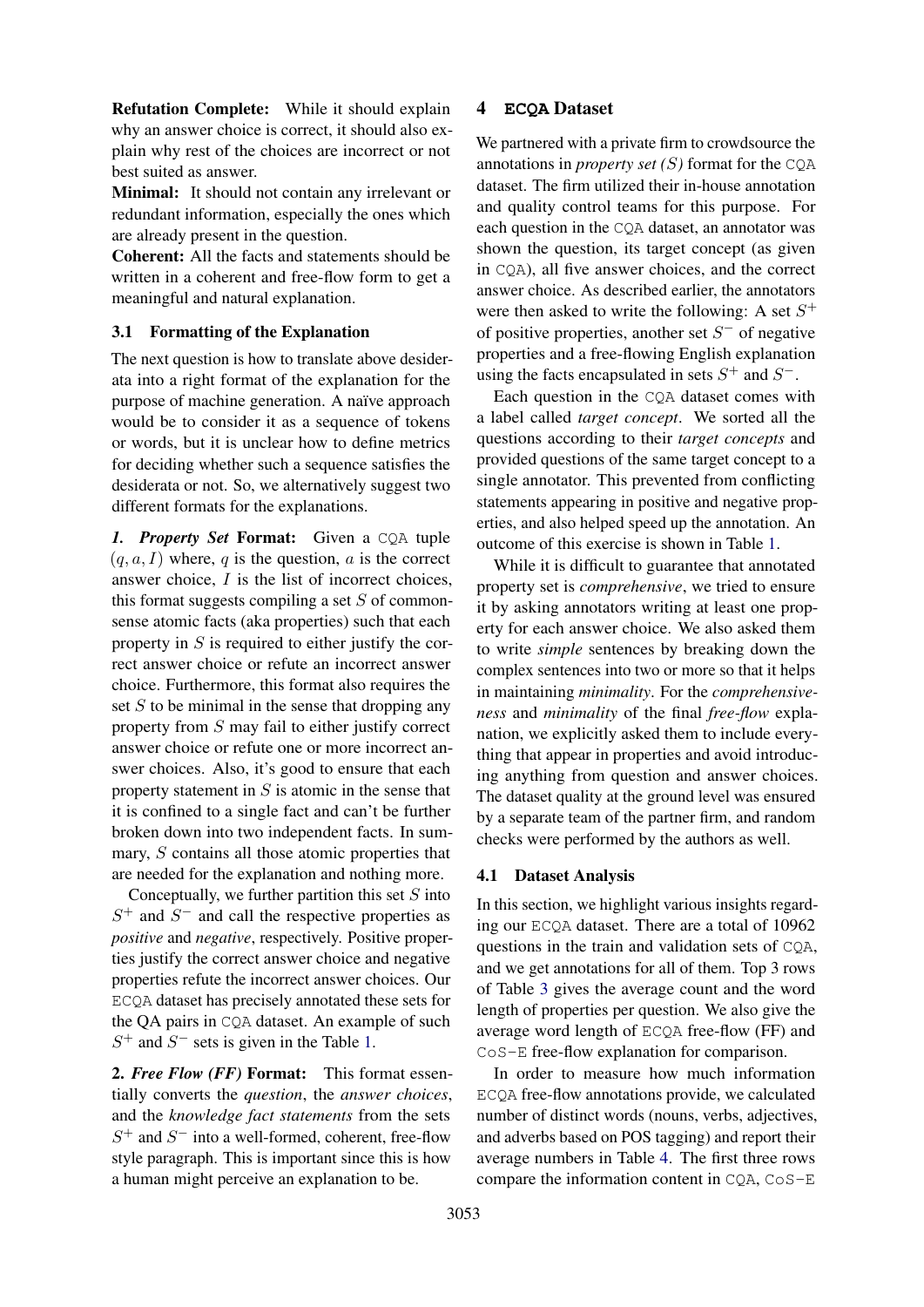<span id="page-4-0"></span>

|                | Statistic Avg. # per ques. Avg. # words |       |
|----------------|-----------------------------------------|-------|
| $S^+$          | 2.05                                    | 9.94  |
| $S^-$          | 4.26                                    | 10.42 |
| $\overline{S}$ | 6.32                                    | 10.27 |
| FF             |                                         | 49.52 |
| $CoS-E$        |                                         | 6.82  |

Table 3: ECQA dataset statistics

and ECQA, while fourth and fifth rows tell what extra is present in a single annotation of the two explanation datasets w.r.t to CQA. This gives us a rough idea that the annotation introduces new entities and relations required for the explanation. Comparison using word-overlap metrics and additional data insights are presented in the Appendix [A.9.](#page-14-0)

<span id="page-4-1"></span>

| <b>Dataset</b>    | $NN^*$ | $VB^*$ $JI^*$ $RB^*$      |  |
|-------------------|--------|---------------------------|--|
| COA               |        | 7.92 3.75 1.39 0.60       |  |
| $CoS-E$           |        | 3.42 2.67 1.01 0.49       |  |
| ECQA              |        | 10.22 7.83 3.12 2.20      |  |
| $CoS - E \ (CQA)$ |        | 1.15  0.88  0.41  0.21    |  |
| $ECQA \ CQA$      |        | 4.75   5.22   1.85   1.82 |  |

Table 4: Comparing information content through important words in CQA, CoS-E and ECQA.

#### 4.2 Human Validation Experiments

We performed two human validation experiments to assess the absolute (and relative to CoS-E) quality of our ECQA dataset. In the first experiment, we asked three human judges to validate 100 samples each from our ECQA dataset. Out of 100 samples, 50 samples were common across judges (for normalization and correlation analysis) and 50 were different. Both  $S^+$  and  $S^-$  property sets were judged on a  $3$ -points<sup>[4](#page-4-2)</sup> scale to capture how well (negative)positive properties are justifying (in)correctness of (in)correct answer choice(s). Table [5](#page-4-3) lists down the mean  $(\mu)$ , standard deviation  $(\sigma)$ , standard error  $(e)$ , and average Pearson's correlation coefficient  $(\rho)$  for both positive and negative properties. 83.33% of the samples were rated a perfect 2 score for positive properties and 66.67% were rated perfect 2 for negative properties. We computed Pearson's correlation coefficient as follows. For each of the 50 commonly labeled samples, we first computed the *average score* across all the judges. Then, we computed

Pearson's coefficient between scores of an individual judge and the corresponding average scores. Finally, we took the average of these individual coefficients across all judges [\(Gaona,](#page-9-9) [2014;](#page-9-9) [Agirre](#page-9-10) [et al.,](#page-9-10) [2012\)](#page-9-10). In the second experiment, we asked a set of three different human judges to compare the ECQA explanations with CoS explanations for the same 100 samples as in previous validation experiment. For each question, both explanations were randomly shuffled and resulting pair of explanations was called as  $(E1, E2)$ . The judges were asked to compare E1 with E2 on each of the following aspects: *comprehensiveness, refutation completeness, minimality/non-redundancy*, and *overall quality*. The comparison was logged on a 4-point scale<sup>[5](#page-4-4)</sup>. Column 2 of Table [6](#page-4-5) lists down the % times our explanation stood better than CoS-E. In all the four aspects, ECQA is judged to be outperforming CoS-E by a huge margin. Pearson's coefficient can be computed for each quality measure (column) and property (row) in Table [6,](#page-4-5) giving  $a \, 4 \times 4$  matrix of coefficient values with an average value of 0.774. The detailed coefficient matrix is given in Appendix [A.7.](#page-14-1)

<span id="page-4-3"></span>

| Aspect | $\mu$ | $\sigma$ | е                              | $\mathcal{D}$ |
|--------|-------|----------|--------------------------------|---------------|
| $S^+$  |       |          | 1.799 0.566 0.057 0.765        |               |
| $S^-$  |       |          | <b>1.588</b> 0.604 0.060 0.748 |               |

Table 5: Absolute Dataset Quality Experiment: Positive and Negative properties as rated by human judges

<span id="page-4-5"></span>

| <b>Aspect</b>                         | <b>ECOA</b><br>better | $CoS-E$<br>better Good | <b>Both</b> | Both<br>Bad |
|---------------------------------------|-----------------------|------------------------|-------------|-------------|
| Comprehensive <b>79.00</b> 1.33 12.67 |                       |                        |             | 7.00        |
| <b>RC</b>                             | 84.33                 | 0.33                   | -1.67       | 13.67       |
| M/NR                                  | 76.00                 | 5.33                   | 9.67        | 9.00        |
| Overall                               | 92.33                 | $0.33 -$               | 0.33        | 7.00        |

Table 6: Human Judgements for Relative Dataset Quality Experiment: ECQA and CoS-E. Numbers are averaged over 3 judges. RC: Refutation Complete and M/NR: Minimality/Non-redundancy

We do not report Cohen's Kappa score since it can have problems when dealing with skewed preferential distributions, i.e., when one choice is overwhelmingly preferred over the other [\(Feinstein](#page-9-11) [and Cicchetti,](#page-9-11) [1990\)](#page-9-11). In such scenarios, Kappa

<span id="page-4-2"></span><sup>4</sup> 0: complete garbage, 1: partial but incomplete reasoning, 2: satisfactory reasoning.

<span id="page-4-4"></span><sup>&</sup>lt;sup>5</sup>1: E1 better than E2, 2: E2 better than E1, 3: Both good, 4: Both bad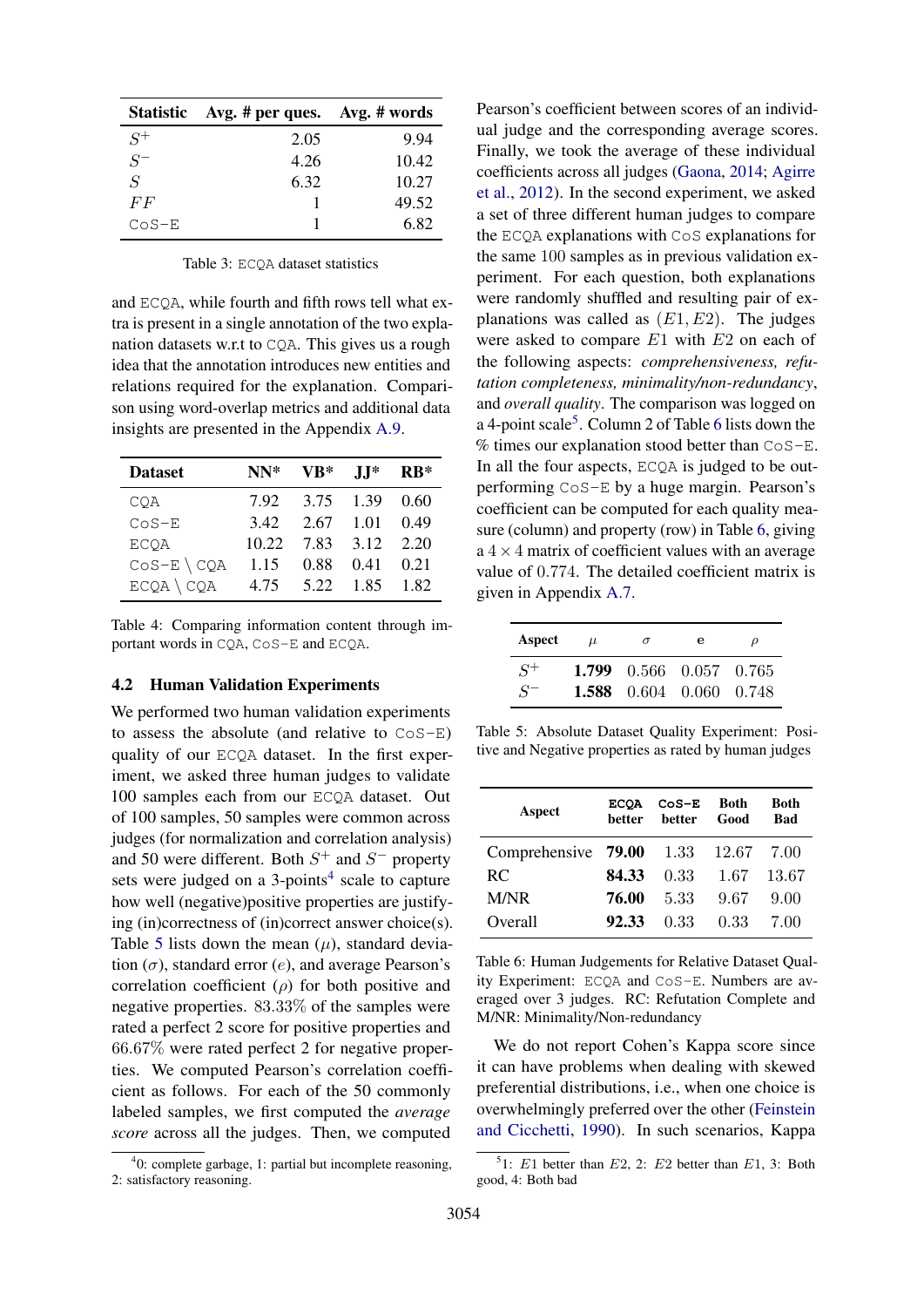score can be low (and misleading) despite very high inter-annotator agreement due to the high chances of random agreement between the annotators. This is true in our case since ECQA explanations are highly preferred over CoS-E ones, by the judges.

# <span id="page-5-3"></span>5 Explanation Retrieval

This section describes our proposed eXplanation Retriever (XR) system to retrieve  $S^+$  and  $S^-$  property sets from a given property corpus for a given question. XR consists of two modules - (i) *property ranker*, and (ii) *property selector*. The experimentation code and trained models for this and the following section are publicly released. [6](#page-5-0)

# 5.1 Property Ranker

Input to *property ranker* is a tuple  $(q, a, c)$ , where  $q$  is a question (in natural language),  $\alpha$  is one of the answer choices (natural language) for the question q, and c is token *'not'* if the answer choice a is incorrect and empty string otherwise. Property ranker ranks the properties in the given corpus based on the given tuple  $(q, a, c)$ . The architecture of *property ranker* comprises two parameter shared sub-modules, namely  $QA$  *Encoder*  $(E_1)$ and *Property Encoder*  $(E_2)$ . Module  $E_1$  takes a tuple  $(q, a, c)$  as input and outputs a vector  $z_{qac}$ in a 512-dimensional latent space  $Z$ . Design of module E<sup>1</sup> is inspired by *sentence transformers (SBERT)* [\(Reimers and Gurevych,](#page-10-16) [2019\)](#page-10-16) and comprises a BERT layer followed by single meanpooling and a fully connected layer. We picked dimensions of the latent space through hyperparameter tuning on validation set. Module  $E_2$  takes a property statement  $p^*$  (in natural language) as input and returns a vector  $z_{p^*}$  in the same latent space  $\mathcal{Z}$ .  $E_2$ 's architecture is identical to the  $E_1$ , with parameter shared at every layer level.

Training: For training property ranker, we use SBERT library.[7](#page-5-1) We initialize the BERT with *pretrained bert-base-uncased* [\(Devlin et al.,](#page-9-0) [2019\)](#page-9-0). Weights of the fully connected layer are initialized randomly. In ECQA dataset, multiple properties from the corresponding sets  $S^+$  or  $S^-$  could form the relevant properties (each referred as  $p^*$ ) for a given  $(q, a, c)$ . For the correct answer choice, all properties from the corresponding  $S^+$  set are valid p<sup>\*</sup>. In case of incorrect choice, we first match the

stemmed answer choice with the annotated properties from the set  $S^-$  and pick all the matches as valid properties  $p^*$ , and remove all those tuples from the dataset where we cannot map to any property. Approximately 2%  $(q, a, c)$  tuples get dropped from our experiments in this manner. Additionally, 32 questions in the original CQA dataset were marked as ambiguous by our annotators, and hence, we drop them from all our experiments. So there are multiple training examples for a query  $(q, a, c)$  corresponding to each matched relevant property  $(p^*)$ . Input part of each training example comprises a pair of  $(q, a, c)$  and a relevant commonsense property  $p^*$ . Output part of each training example comprises vector representations  $z_{\text{vac}}$  and  $z_{p^*}$ . The model is trained using a loss function, which forces  $z_{qac}$  and  $z_{p*}$  to come closer in the latent space Z. We use *multiple negatives ranking* (MNR) [\(Henderson et al.,](#page-10-17) [2017\)](#page-10-17) as the loss, which is negative *log-softmax* over similarity of  $z_{qac}$  and  $\boldsymbol{z}_{p^*}.^8$  $\boldsymbol{z}_{p^*}.^8$ 

Inference: For inference, we first start with a given property corpus  $S$  and encode all of them in the latent space using property encoder  $E_2$ . Now, we pass any given tuple  $(q, a, c)$  through  $E_1$  and obtain its latent vector representation  $z_{qac}$ . Finally, we output a ranked list of the properties in the set S w.r.t to their cosine similarity with vector  $z_{\text{qac}}$ .

# 5.2 Property Selector

The candidate properties retrieved by the *property ranker* are passed to this *property selection* module along with the query (q, a, c). This *property selector* module then filters out a smaller size relevant properties set from the given larger size retrieved properties set . We experiment with two variants of this module  $-$  (i) Top- $k$ , and (ii) Alignment-based Iterative Retriever (AIR) [\(Yadav et al.,](#page-11-8) [2020\)](#page-11-8).

Top- $k$  module picks top- $k$  properties from the ranked list returned by *property ranker* module. Top- $k$  is a naïve yet effective property selection module. We use ECQA dataset statistics to decide value for  $k$ . Based on Table [3,](#page-4-0) we select top-3 properties for the correct answer choice and top-1 property for an incorrect answer choice.

AIR [\(Yadav et al.,](#page-11-8) [2020\)](#page-11-8) is a state-of-the-art unsupervised explanation retrieval algorithm. It iteratively subselects multi-hop explanations from a given set by measuring the alignment between question, answer, and explanation sentences using

<span id="page-5-0"></span><sup>6</sup><https://github.com/dair-iitd/ECQA>

<span id="page-5-1"></span><sup>7</sup><https://www.sbert.net/>

<span id="page-5-2"></span><sup>8</sup>Cosine similarity and MSE losses did not perform well.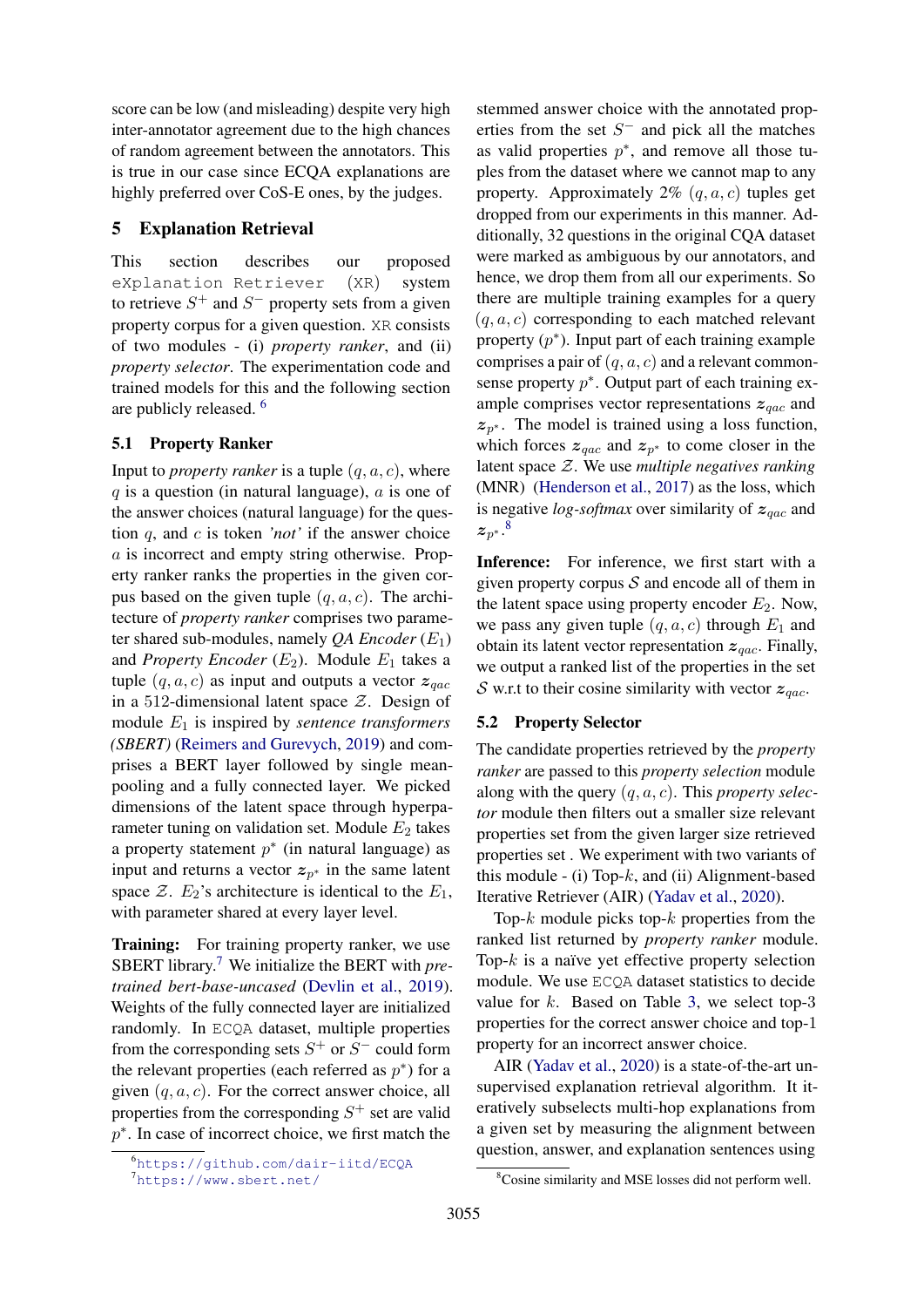GloVe embeddings [\(Pennington et al.,](#page-10-18) [2014\)](#page-10-18). We use AIR to select the relevant set of properties from the top 50 properties given by the property ranker.

#### 5.3 Experiments and Results for **XR** System

Dataset: We first randomly split our annotated ECQA dataset into a  $70:10:20$  partition to form *train*, *val*, and *test* sets, respectively. For all our experiments, we train the proposed *property ranker* using the ECQA train set and validate it using the ECQA val set. We experiment with both *gold* and *silver* corpus of properties during inference. The *gold* corpus consists of properties in the ECQA dataset (including training, val, and test sets). Similarly, the *silver* corpus is the set of train and val set of ECQA dataset and an additional large size corpus of common-sense facts, called as *Open Mind Common Sense* (OMCS) corpus [\(SINGH,](#page-10-19) [2002\)](#page-10-19) [9](#page-6-0) . The sizes of *gold* and *silver* corpus are 63975 and 901202, respectively.

**Metrics:** We use  $F_1$  score between the sets of gold and retrieved properties to compare the performance for retrieval from the gold corpus. Retrieval from the silver corpus can never fetch us the ground-truth properties for a tuple  $(q, a, c)$ , since they are not contained in that corpus. One way to overcome this is to align the retrieved properties set to the ground truth properties set. We propose using *a maximum unweighted bipartite matching* based metric to find such an alignment score. For this, we first create a complete bipartite graph between the ground truth and the retrieved set of properties. To each edge in the graph, we assign a score based on the semantic similarity of the corresponding property sentences. For this we use lexical and semantic similarity metrics such as *STS-BERT score*[10](#page-6-1) , *SPICE* [\(Anderson et al.,](#page-9-12) [2016\)](#page-9-12), *CIDEr* [\(Vedantam](#page-11-9) [et al.,](#page-11-9) [2015\)](#page-11-9), *METEOR* [\(Banerjee and Lavie,](#page-9-13) [2005\)](#page-9-13), and *ROUGE* [\(Lin,](#page-10-20) [2004\)](#page-10-20). We prune the edges in bipartite graph that have semantic similarity score less than some threshold value  $(\tau)$ . We then apply a maximum unweighted bipartite matching algorithm [\(Kuhn,](#page-10-21) [1955\)](#page-10-21) on the pruned graph to obtain a matching of predicted *silver* properties with ground-truth *gold* properties. We then calculate usual  $F_1$  score assuming the matched properties as the correctly retrieved ones. In Table [8](#page-7-0) we report STS-BERT and SPICE based  $F_1$  scores as these

two metrics are the most correlated with human judgment. Results on other metrics are reported in Appendix [A.8.](#page-14-2) Details regarding our experiment to discover correlation between the five semantic similarity metrics and the human judgment, and the procedure to obtain metric-specific thresholds  $(\tau)$ is given in the Appendix [A.6.](#page-13-0)

Hyperparameters: We tune hyperparameters of *property ranker* by maximizing the average cosine similarity over the validation set. Table [7](#page-6-2) shows the best hyperparameters for our proposed *property ranker* obtained using grid search over validation set, where the parameters were searched in the given range. We use the model which achieves the best results on validation set in 5 epochs. We set warm-up steps and BERT hidden layer dimension to default values of  $100^{11}$  $100^{11}$  $100^{11}$  and 768, respectively.

<span id="page-6-2"></span>

| <b>Parameter</b>            | Value | Range                                 |
|-----------------------------|-------|---------------------------------------|
| Learning rate               |       | $2\times10^{-5}$ $[10^{-5}, 10^{-3}]$ |
| Dimension of $Z$            | 512   | ${128, 256, 512}$                     |
| Max training epochs         | 5     |                                       |
| <b>BERT</b> sequence length | 30    | $\{20, 30\}$                          |
| $k$ for positive properties | 3     | $\{3, 5, 10\}$                        |
| $k$ for negative properties |       | $\{1, 2, 3\}$                         |

Table 7: Best hyperparameters for *property ranker*. Z denote the latent space.

Results: We have also considered the popular information retrieval method BM25 [\(Robertson and](#page-10-22) [Zaragoza,](#page-10-22) [2009\)](#page-10-22) as another choice for the *property ranker* module. We have used the publicly available implementation of  $BM25^{12}$  $BM25^{12}$  $BM25^{12}$ . Table [8](#page-7-0) shows the performance comparison of XR system on *gold* and *silver* corpus for different choices of the *property ranker* and *property selector* modules. Our proposed *property ranker* with top-k as *property selector* outperforms all other combinations with a significant margin. In Appendix [A.3,](#page-12-0) we report some *anecdotal examples* of retrieved properties.

#### 6 Explanation Generation

In this section we will describe our proposed GPT-2 [\(Radford et al.,](#page-10-23) [2019\)](#page-10-23) based explanation generation system called eXplanation Generator (XG). Note that XG does not use any corpus of common-sense properties at the inference time to generate explanations.  $XG$  has two variants – (i)

<span id="page-6-0"></span> $9^9$ The OMCS corpus has around 800,000 common-sense facts and was used to build ConceptNet.

<span id="page-6-1"></span><sup>10</sup>https://pypi.org/project/semantic-text-similarity/

<span id="page-6-3"></span><sup>&</sup>lt;sup>11</sup>Default value taken from SBERT documentation

<span id="page-6-4"></span><sup>12</sup><https://pypi.org/project/rank-bm25/>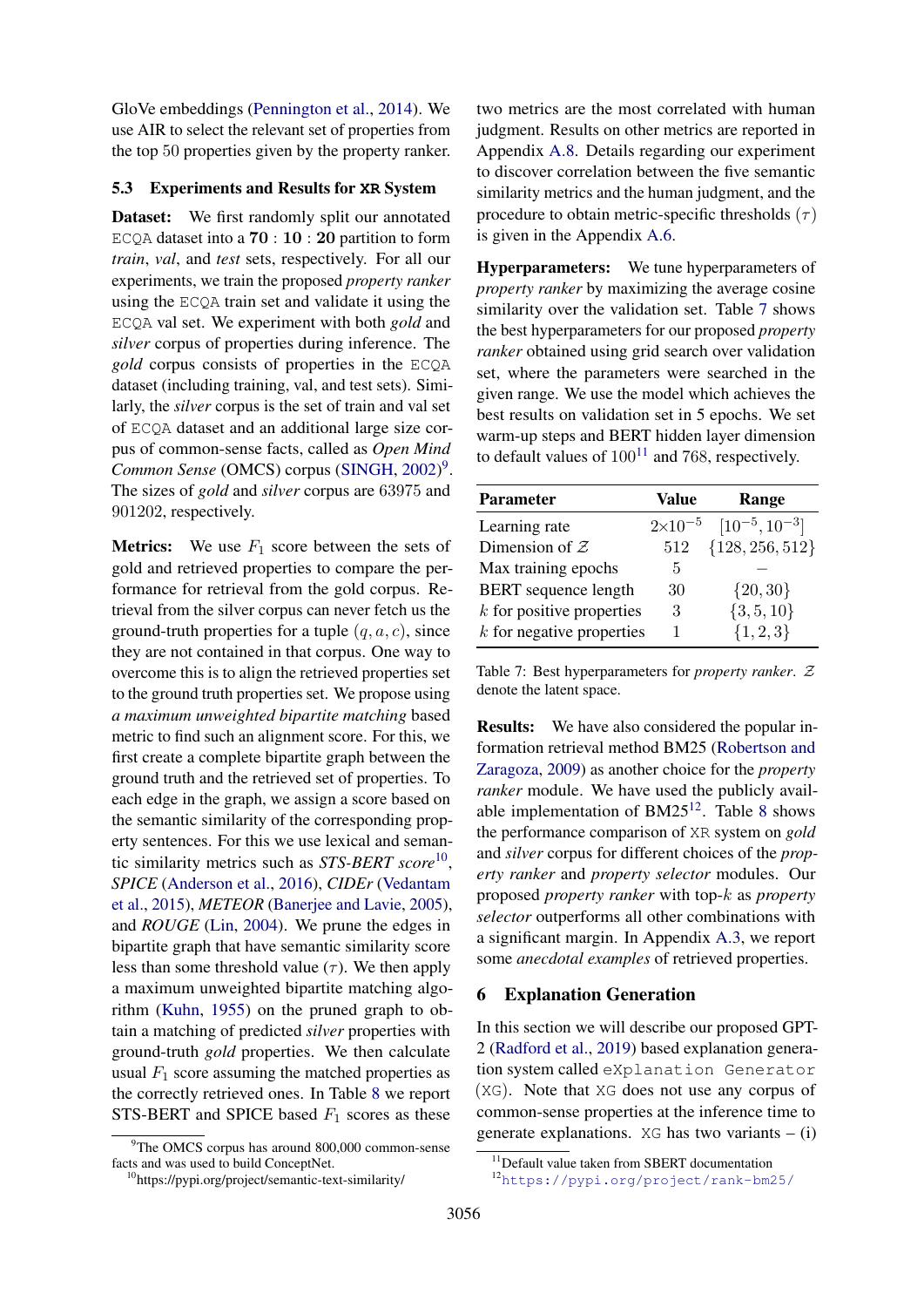<span id="page-7-0"></span>

|                  |                    | $F_1$ Score $(\% )$   |      |
|------------------|--------------------|-----------------------|------|
| <b>XR</b> System | <b>Gold Corpus</b> | <b>Silver Corpus</b>  |      |
|                  | <b>Exact</b>       | <b>STS-BERT SPICE</b> |      |
| $BM25 + AIR$     | 22.2               | 15.1                  | 18.4 |
| $BM25 + top-k$   | 25.6               | 16.2                  | 19.8 |
| $Ours + AIR$     | 33.0               | 25.0                  | 25.4 |
| Ours + top- $k$  | 49.7               | 27.6                  | 28.5 |

Table 8: Explanation retrieval results over *gold* and *silver* corpus for different choices of *property ranker* and *property selector* modules in the XR system."Ours" stands for our proposed *property ranker*.

XGP to generate common-sense properties, and (ii) XGF to generate the free-flow explanations across all the answer choices. In all our experiments, we use random sampling to generate the output tokens using GPT-2 and report average numbers over 3 different runs.

### <span id="page-7-2"></span>6.1 Property Generation (**XGP**)

Input to the XGP is a tuple  $(q, a, c)$  and it generates a set of properties to justify/refute the given answer choice for the given question. The architecture for XGP is the same as GPT-2 but we fine-tune it in a customized manner as described below.

Training: We do a novel two-step fine-tuning of GPT-2 and refer to this model as XGP. In the first step, we fine-tune GPT-2 to ensure that it can generate sentences that resemble common-sense properties. For this, we fine-tune GPT-2 on language modeling task using a corpus of commonsense properties: ECQA train set plus OMCS corpus. We use perplexity to evaluate the quality of language model on the val set and save the model which achieves the lowest perplexity in 5 epochs. The input to our model is:  $\langle BOP \rangle$  property  $\langle EOP \rangle$ , where property is word-pieces tokens of property and  $\langle BOP \rangle$  and  $\langle EOP \rangle$  are special tokens to mark the beginning and end of a property.

In the second step, we fine-tune it to learn how to generate a set of properties. Given a query tuple  $(q, a, c)$  and a sequence of gold properties, say  $(p_1^*,..., p_k^*)$ , we create input to GPT-2 as:  $\langle \text{BOS} \rangle$ question:  $qa$  is  $c$  the answer because  $\rho_1^*$  (EOP) ...  $\langle$  BOP)  $p_k^*$   $\langle$  EOP)  $\langle$  EOS)

In this input template, the following set of strings are always constant: question:, is, and the answer because. Tokens  $\langle BOS \rangle$  and  $\langle EOS \rangle$ denotes the beginning and end of the sequence. We

use *train* set of ECQA, preserving the ordering of properties from the annotation, so as to generate the fine-tuning data in the above template for the second fine-tuning step. We fine-tune for 5 epochs and save the model that achieves the lowest perplexity on the ECQA val set.

In order to establish the novelty of this 2 step fine-tuning, we create another model  $(XGP-W)$  by performing only 2nd step fine-tuning on pre-trained GPT-2 and compare it with XGP.

Inference: We use test set of ECQA to test XGP. The input to model is:  $\langle BOS \rangle$  question: q a is  $c$  the answer because  $\langle BOP \rangle$ . The model generates tokens until it generates  $\langle EOS \rangle$  token. We parse output and collect a set of multiple properties between consecutive  $\langle BOP \rangle$  and  $\langle EOP \rangle$  tokens.

Experiments: Table [9](#page-7-1) shows the comparison of XGP and XGP-W using the bipartite graph based metric discussed in section [5.](#page-5-3) Note that we have also included the best retrieval model on the *silver* corpus from Table [8](#page-7-0) to show that our generation models perform significantly better than it. The maximum output token limit of GPT-2 in both the models is set to 150. We report some *anecdotal examples* of generated properties in Appendix [A.4.](#page-13-1)

<span id="page-7-1"></span>

| Model                           | $F_1$ Score $(\% )$   |      |  |
|---------------------------------|-----------------------|------|--|
|                                 | <b>STS-BERT SPICE</b> |      |  |
| Ours + top- $k$ (Silver Corpus) | 27.6                  | 28.5 |  |
| $XGP-W$                         | 33.0                  | 30.1 |  |
| XGP                             | 36.4                  | 32.2 |  |

Table 9: Comparison of XGP, XGP-W, and the best XR model using *silver* corpus.

#### 6.2 Free-Flow Explanation Generation (**XGF**)

We now discuss models to generate the free-flow natural language explanations, given a *question, all answer choices*, and the *correct answer choice*. There are two different variants of XGF with different training strategies and inference prompts.

## 6.2.1 **XGF-I**

We use GPT-2 to directly output the free-flow explanation f given an input tuple  $(q, o, ca)$ , where q is question,  $\sigma$  is sequence of all the answer choices for the question  $q$ , and  $ca$  is the correct answer.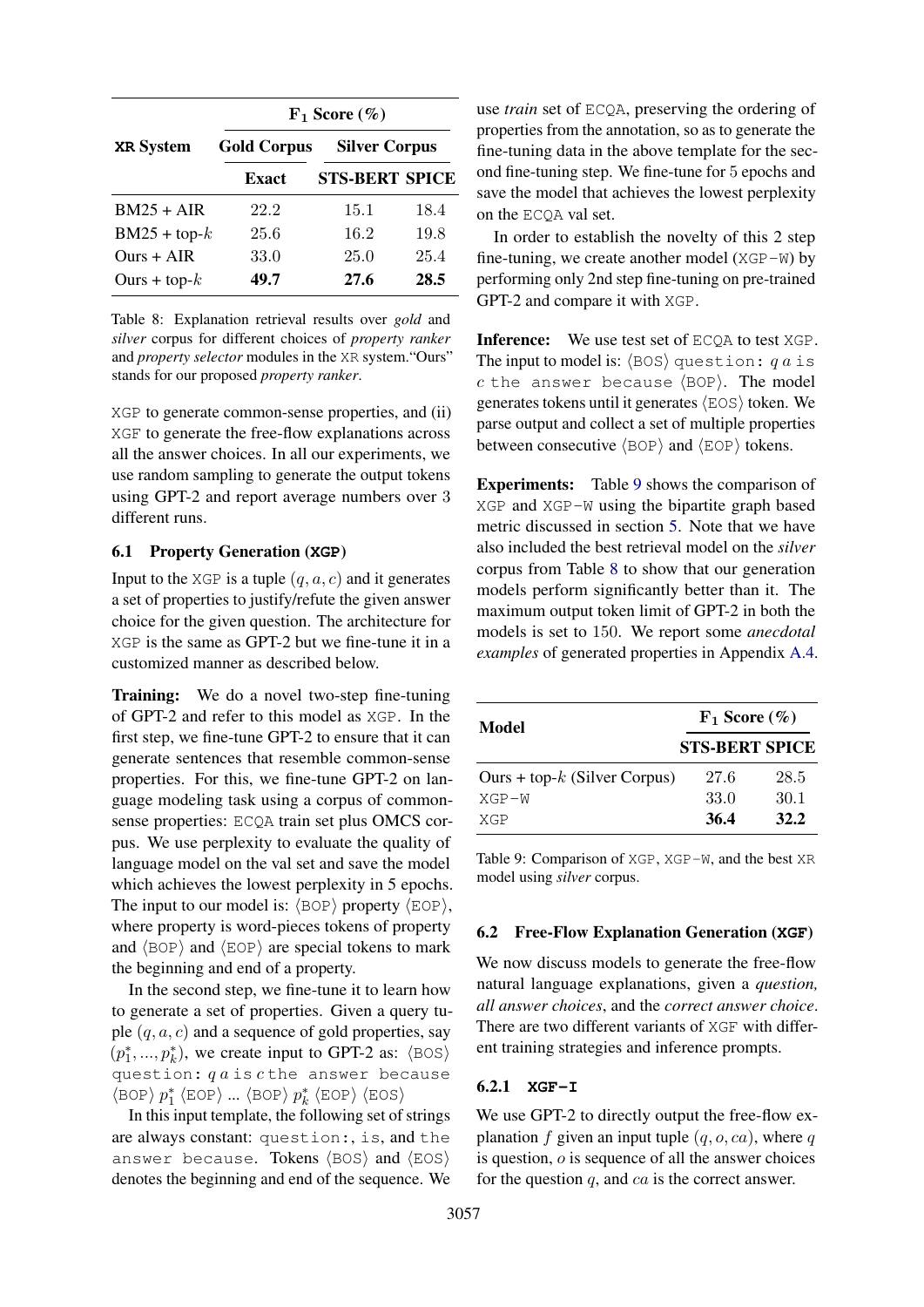Training: We fine-tune GPT-2 for 5 epochs on train set of ECQA using standard language modeling objective. The input to GPT-2 during training is:  $\langle BOS \rangle$  question: q The options are  $o$ . The best answer is  $ca$  because  $f$  (EOS). Validation is done on val set of ECQA using perplexity measure.

Inference: During inference on ECQA test set, the prompt is given till because token and generation is done until  $\langle EOS \rangle$  token.

# 6.2.2 **XGF-II**

Here we generate the free-flow explanations in a two-step manner. In the first step, we generate the properties for each answer choice of a question using the trained XGP (section [6.1\)](#page-7-2) model. After generating all the properties, we feed them in conjunction with *question, all the choices*, and *correct answer* to our GPT-2 based system XGF-II so as to generate the free-flow explanation.

Training: The fine-tuning of pre-trained GPT-2 proceeds in two-steps. First, we fine-tune on gold properties from the ECQA dataset. We take the model that achieves lowest perplexity on val set in 5 epochs. After fine-tuning on gold properties, we now fine-tune XGF-II for 5 epochs on the properties generated by XGP.

Inference: At inference time, we first generate the properties for each answer choice using XGP. Using these properties,  $XGF-TI$  generate the freeflow explanation.

Experiments: Table [10](#page-8-0) shows STS-BERT and SPICE scores between ground-truth and generated explanations by XGF. Both XGF variants give similar results. Note that we set the maximum output token limit of GPT-2 to  $250^{13}$  $250^{13}$  $250^{13}$ . We also tried freeflow generation with bare pre-trained GPT-2 but it resulted in complete garbage output. We report an *anecdotal example* of generated free-flow explanations in Appendix [A.5.](#page-13-2)

<span id="page-8-0"></span>

| Model    | STS-BERT SPICE |      |
|----------|----------------|------|
| $XGF-T$  | 62.5           | 32-1 |
| $XGF-TT$ | 61.9           | 31.3 |

Table 10: Semantic Similarity Scores of XGF models.

# 7 Conclusion and Future Work

We have presented desiderata of what constitutes an explanation in the case of common-sense QA. Based on it, we generated a human-annotated explanation dataset ECQA for CommonsenseQA. We have also proposed models to retrieve and generate common-sense facts required to justify the answer choice. We have publicly released our crowdsourced ECQA dataset and code/models. In future work, we plan to explore directions to design RLbased schemes for joint training of property ranker and property selector components in the XR system and joint training of XGP and XGF-II to generate free-flow explanation. Another direction is to improve the accuracy and interpretability of the existing models for CommonsenseQA using the ECQA dataset.

# Acknowledgments

This work was supported by an IBM AI Horizons Network (AIHN) grant. Parag Singla is being supported by IBM SUR awards and Visvesvaraya young faculty fellowship by Govt. of India. We would like to acknowledge the use of IIT Delhi HPC facility, IBM cloud facility, and IBM Cognitive Computing Cluster (CCC) for carrying out various experiments. We thank Avaljot Singh and Koyal Mukherjee for helpful inputs and discussions during the early stages, and Mausam for his critical comments which helped improve the paper. We would also like to thank Yatin Nandwani and Keshavi Sai Kolluru who gave useful comments on the initial draft. We would like to thank the members of IBM-AIHN team for their support and suggestions. Finally, we thank anonymous reviewers for their insightful comments in improving the final version of the paper.

<span id="page-8-1"></span><sup>&</sup>lt;sup>13</sup>As free-flow explanations are longer than properties, we set the maximum output token limit of GPT-2 to 250 for XGF models compared to 150 used for XGP models.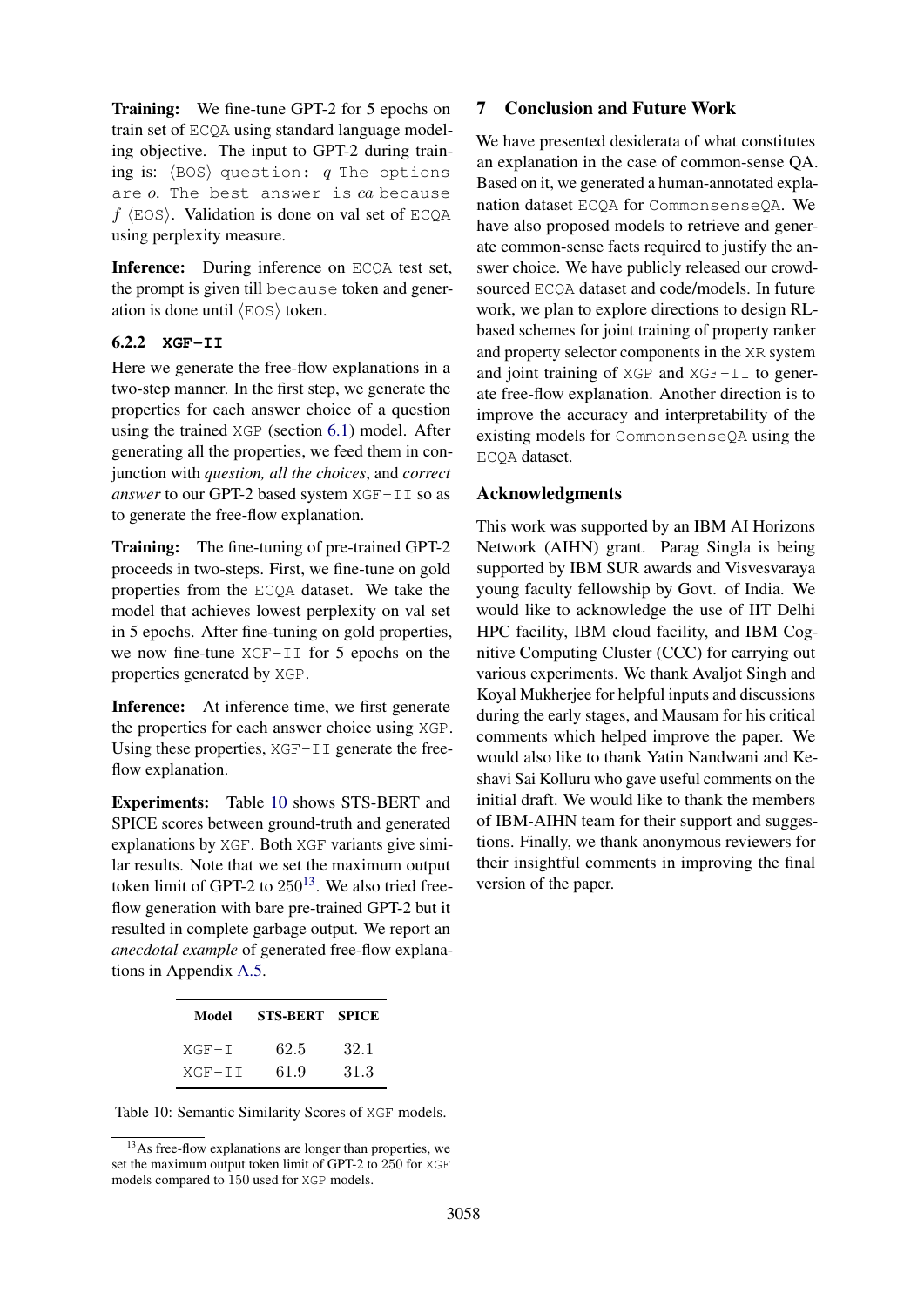### Ethical Impact

This paper is concerned about proposing a brand new dataset on explanations of common-sense question answers. The dataset was crowdsourced through a private firm and all the ethical consideration were taken into account including proper remuneration to the human annotators as well as their consent to use the dataset for our research purposes. We have also ensured that there are no *personally identifiable information* or *offensive content* in our annotations. We also sought permission from authors of the CQA dataset to add our annotation on top of that dataset. As far as external libraries used in our code base is concerned, we have sought appropriate permissions from authors of all those external libraries which are available in public domain but do not have any license specified.

As far as implications of our research contributions is concerned, it can advance the state-ofthe-art research on automated question answering requiring common-sense knowledge. This research can also advance technologies in the areas such as *automated dialog*, *machine debate*, etc. In fact, generating an explanation for the correct answer choice of a question help design *fair* and *unbiased* QA and dialog systems. These systems could offer huge value in sectors such as *customer support, e-commerce, online education, home automation, etc.*

### References

- <span id="page-9-10"></span>Eneko Agirre, Daniel M. Cer, Mona T. Diab, and Aitor Gonzalez-Agirre. 2012. [SemEval-2012 Task 6: A](https://www.aclweb.org/anthology/S12-1051/) [Pilot on Semantic Textual Similarity.](https://www.aclweb.org/anthology/S12-1051/) In *Proceedings of the 6th International Workshop on Semantic Evaluation, SemEval@NAACL-HLT 2012*, pages 385–393.
- <span id="page-9-2"></span>Aida Amini, Saadia Gabriel, Shanchuan Lin, Rik Koncel-Kedziorski, Yejin Choi, and Hannaneh Hajishirzi. 2019. [MathQA: Towards Interpretable](https://doi.org/10.18653/v1/N19-1245) [Math Word Problem Solving with Operation-Based](https://doi.org/10.18653/v1/N19-1245) [Formalisms.](https://doi.org/10.18653/v1/N19-1245) In *Proceedings of NAACL-HLT*, pages 2357–2367.
- <span id="page-9-12"></span>Peter Anderson, Basura Fernando, Mark Johnson, and Stephen Gould. 2016. [SPICE: Semantic proposi](https://arxiv.org/abs/1607.08822)[tional image caption evaluation.](https://arxiv.org/abs/1607.08822) In *Proceedings of ECCV*, pages 382–398.
- <span id="page-9-13"></span>Satanjeev Banerjee and Alon Lavie. 2005. [METEOR:](https://www.aclweb.org/anthology/W05-0909) [An automatic metric for MT evaluation with im](https://www.aclweb.org/anthology/W05-0909)[proved correlation with human judgments.](https://www.aclweb.org/anthology/W05-0909) In *Proceedings of the ACL workshop on intrinsic and ex-*

*trinsic evaluation measures for machine translation and/or summarization*, pages 65–72.

- <span id="page-9-5"></span>Jonathan Berant, Andrew Chou, Roy Frostig, and Percy Liang. 2013. [Semantic parsing on freebase from](https://www.aclweb.org/anthology/D13-1160) [question-answer pairs.](https://www.aclweb.org/anthology/D13-1160) In *Proceedings of EMNLP*, pages 1533–1544.
- <span id="page-9-8"></span>Chandra Bhagavatula, Ronan Le Bras, Chaitanya Malaviya, Keisuke Sakaguchi, Ari Holtzman, Hannah Rashkin, Doug Downey, Wen-tau Yih, and Yejin Choi. 2019. [Abductive Commonsense Reasoning.](https://openreview.net/pdf/48fb3337a97a1f5f932d55dcebbbadf13ff197e8.pdf) In *Proceedings of ICLR*.
- <span id="page-9-3"></span>G. P. Shrivatsa Bhargav, Michael R. Glass, Dinesh Garg, Shirish K. Shevade, Saswati Dana, Dinesh Khandelwal, L. Venkata Subramaniam, and Alfio Gliozzo. 2020. [Translucent Answer Predictions in](https://doi.org/10.1609/aaai.v34i05.6272) [Multi-Hop Reading Comprehension.](https://doi.org/10.1609/aaai.v34i05.6272) In *Proceedings of AAAI*, pages 7700–7707.
- <span id="page-9-1"></span>Tom B. Brown, Benjamin Mann, Nick Ryder, Melanie Subbiah, Jared Kaplan, Prafulla Dhariwal andf Arvind Neelakantan, Pranav Shyam, Girish Sastry, Amanda Askell, Sandhini Agarwal, Ariel Herbert-Voss, Gretchen Krueger, Tom Henighan, Rewon Child, Aditya Ramesh, Daniel M. Ziegler, Jeffrey Wu, Clemens Winter, Christopher Hesse, Mark Chen, Eric Sigler, Mateusz Litwin, Scott Gray, Benjamin Chess, Jack Clark, Christopher Berner, Sam McCandlish, Alec Radford, Ilya Sutskever, and Dario Amodei. 2020. [Language Models are Few-](https://proceedings.neurips.cc/paper/2020/file/1457c0d6bfcb4967418bfb8ac142f64a-Paper.pdf)[Shot Learners.](https://proceedings.neurips.cc/paper/2020/file/1457c0d6bfcb4967418bfb8ac142f64a-Paper.pdf) In *Proceedings of NeurIPS*, pages 1877–1901.
- <span id="page-9-4"></span>Xinyun Chen, Chen Liang, Adams Wei Yu, Denny Zhou, Dawn Song, and Quoc V. Le. 2020. [Neu](https://openreview.net/pdf?id=ryxjnREFwH)[ral Symbolic Reader: Scalable Integration of Dis](https://openreview.net/pdf?id=ryxjnREFwH)[tributed and Symbolic Representations for Reading](https://openreview.net/pdf?id=ryxjnREFwH) [Comprehension.](https://openreview.net/pdf?id=ryxjnREFwH) In *Proceedings of ICLR*.
- <span id="page-9-7"></span>Peter Clark, Oyvind Tafjord, and Kyle Richardson. 2020. [Transformers as Soft Reasoners over Lan](https://doi.org/10.24963/ijcai.2020/537)[guage.](https://doi.org/10.24963/ijcai.2020/537) In *Proceedings of IJCAI*, pages 3882–3890.
- <span id="page-9-0"></span>Jacob Devlin, Ming-Wei Chang, Kenton Lee, and Kristina Toutanova. 2019. [BERT: Pre-training of](https://doi.org/10.18653/v1/N19-1423) [Deep Bidirectional Transformers for Language Un](https://doi.org/10.18653/v1/N19-1423)[derstanding.](https://doi.org/10.18653/v1/N19-1423) In *Proceedings of NAACL-HLT*, pages 4171–4186.
- <span id="page-9-11"></span>Alvan R Feinstein and Domenic V Cicchetti. 1990. [High agreement but low kappa: I. The problems of](https://pubmed.ncbi.nlm.nih.gov/2348207/) [two paradoxes.](https://pubmed.ncbi.nlm.nih.gov/2348207/) *Journal of clinical epidemiology*, 43(6):543–549.
- <span id="page-9-9"></span>Miguel Angel Ríos Gaona. 2014. [Methods for measur](http://hdl.handle.net/2436/346894)*[ing semantic similarity of texts](http://hdl.handle.net/2436/346894)*. Ph.D. thesis, University of Wolverhampton, UK.
- <span id="page-9-6"></span>Shalini Ghosh, Giedrius Burachas, Arijit Ray, and Avi Ziskind. 2018. [Generating Natural Language Expla](https://arxiv.org/abs/1902.05715)[nations for Visual Question Answering Using Scene](https://arxiv.org/abs/1902.05715) [Graphs and Visual Attention.](https://arxiv.org/abs/1902.05715) In *Proceedings of XAI@ICML*.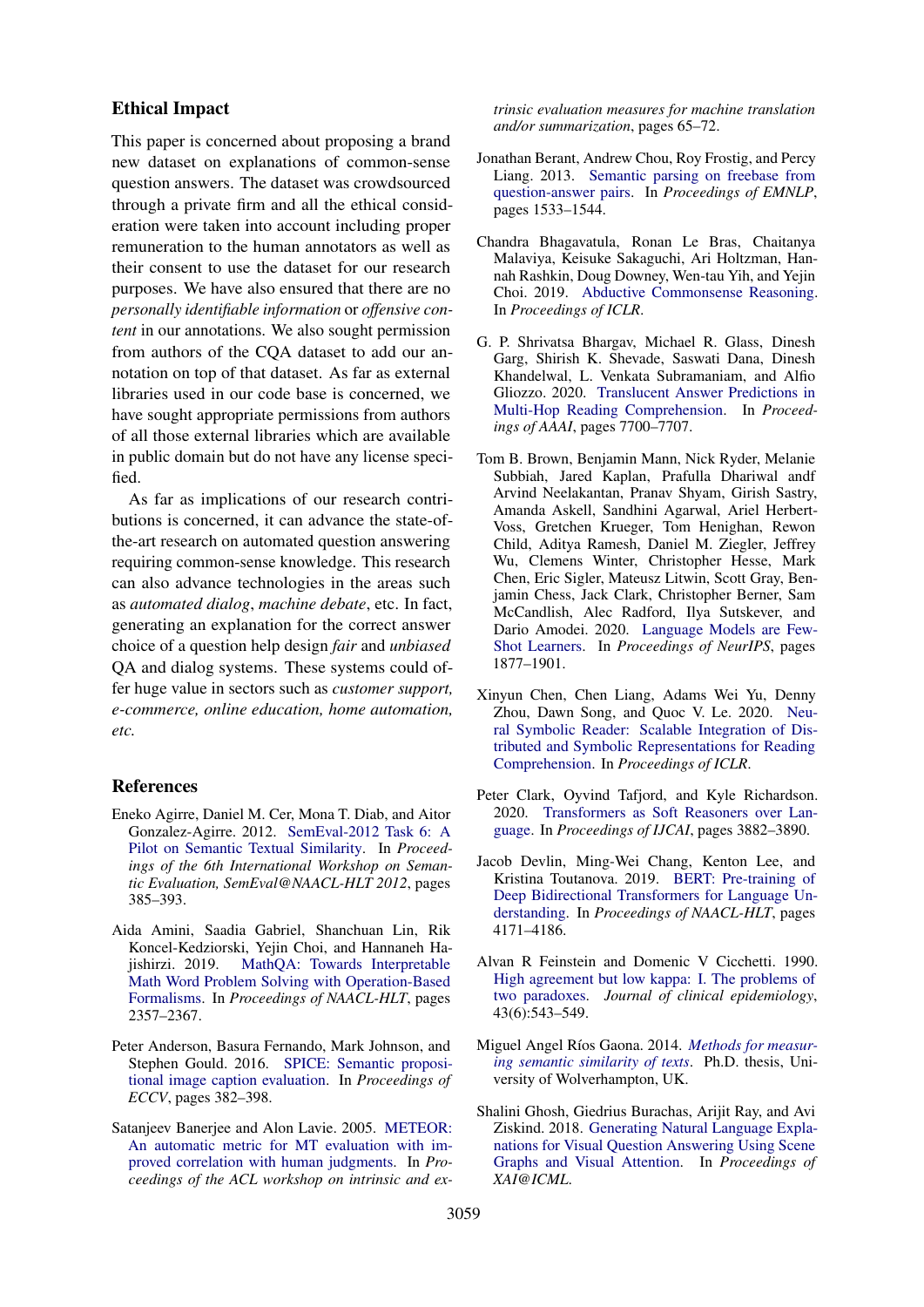- <span id="page-10-17"></span>Matthew Henderson, Rami Al-Rfou, Brian Strope, Yun-Hsuan Sung, László Lukács, Ruigi Guo, Sanjiv Kumar, Balint Miklos, and Ray Kurzweil. 2017. [Effi](https://arxiv.org/abs/1705.00652)[cient natural language response suggestion for smart](https://arxiv.org/abs/1705.00652) [reply.](https://arxiv.org/abs/1705.00652) *arXiv preprint arXiv:1705.00652*.
- <span id="page-10-5"></span>Helmut Horacek. 2017. [Requirements for Conceptual](https://doi.org/10.18653/v1/W17-3703) [Representations of Explanations and How Reason](https://doi.org/10.18653/v1/W17-3703)[ing Systems Can Serve Them.](https://doi.org/10.18653/v1/W17-3703) In *Proceedings of the 1st Workshop on Explainable Computational Intelligence (XCI 2017)*.
- <span id="page-10-4"></span>Peter Jansen, Elizabeth Wainwright, Steven Marmorstein, and Clayton Morrison. 2018. [WorldTree:](https://www.aclweb.org/anthology/L18-1433) [A Corpus of Explanation Graphs for Elementary Sci](https://www.aclweb.org/anthology/L18-1433)[ence Questions supporting Multi-hop Inference.](https://www.aclweb.org/anthology/L18-1433) In *Proceedings of LREC*.
- <span id="page-10-8"></span>Mandar Joshi, Eunsol Choi, Daniel Weld, and Luke Zettlemoyer. 2017. [TriviaQA: A Large Scale Dis](https://doi.org/10.18653/v1/P17-1147)[tantly Supervised Challenge Dataset for Reading](https://doi.org/10.18653/v1/P17-1147) [Comprehension.](https://doi.org/10.18653/v1/P17-1147) In *Proceedings of ACL*, pages 1601–1611.
- <span id="page-10-15"></span>Daniel Khashabi, Sewon Min, Tushar Khot, Ashish Sabharwal, Oyvind Tafjord, Peter Clark, and Hannaneh Hajishirzi. 2020. [UNIFIEDQA: Crossing For](https://doi.org/10.18653/v1/2020.findings-emnlp.171)[mat Boundaries with a Single QA System.](https://doi.org/10.18653/v1/2020.findings-emnlp.171) In *Findings of ACL: EMNLP 2020*, pages 1896–1907.
- <span id="page-10-12"></span>Tushar Khot, Peter Clark, Michal Guerquin, Peter Jansen, and Ashish Sabharwal. 2020. [QASC: A](https://doi.org/10.1609/aaai.v34i05.6319) [Dataset for Question Answering via Sentence Com](https://doi.org/10.1609/aaai.v34i05.6319)[position.](https://doi.org/10.1609/aaai.v34i05.6319) In *Proceedings of AAAI*, pages 8082–8090.
- <span id="page-10-13"></span>Neema Kotonya and Francesca Toni. 2020. [Explain](https://doi.org/10.18653/v1/2020.emnlp-main.623)[able Automated Fact-Checking for Public Health](https://doi.org/10.18653/v1/2020.emnlp-main.623) [Claims.](https://doi.org/10.18653/v1/2020.emnlp-main.623) In *Proceedings of EMNLP*, pages 7740– 7754.
- <span id="page-10-21"></span>Harold W Kuhn. 1955. [The Hungarian method for the](https://onlinelibrary.wiley.com/doi/abs/10.1002/nav.3800020109) [assignment problem.](https://onlinelibrary.wiley.com/doi/abs/10.1002/nav.3800020109) *Naval research logistics quarterly*, 2(1-2):83–97.
- <span id="page-10-2"></span>Tom Kwiatkowski, Jennimaria Palomaki, Olivia Redfield, Michael Collins, Ankur P. Parikh, Chris Alberti, Danielle Epstein, Illia Polosukhin, Jacob Devlin, Kenton Lee, Kristina Toutanova, Llion Jones, Matthew Kelcey, Ming-Wei Chang, Andrew M. Dai, Jakob Uszkoreit, Quoc Le, and Slav Petrov. 2019. [Natural Questions: A Benchmark for Question An](https://doi.org/10.1162/tacl_a_00276)[swering Research.](https://doi.org/10.1162/tacl_a_00276) *Transactions of the Association for Computational Linguistics (TACL)*, 7:452–466.
- <span id="page-10-20"></span>Chin-Yew Lin. 2004. [ROUGE: A package for auto](https://www.aclweb.org/anthology/W04-1013)[matic evaluation of summaries.](https://www.aclweb.org/anthology/W04-1013) In *Text summarization branches out*, pages 74–81.
- <span id="page-10-7"></span>Wang Ling, Dani Yogatama, Chris Dyer, and Phil Blunsom. 2017. [Program Induction by Rationale Genera](https://doi.org/10.18653/v1/P17-1015)[tion: Learning to Solve and Explain Algebraic Word](https://doi.org/10.18653/v1/P17-1015) [Problems.](https://doi.org/10.18653/v1/P17-1015) In *Proceedings of ACL*, pages 158–167.
- <span id="page-10-14"></span>Kaixin Ma, Jonathan Francis, Quanyang Lu, Eric Nyberg, and Alessandro Oltramari. 2019. [Towards](https://doi.org/10.18653/v1/D19-6003)

[Generalizable Neuro-Symbolic Systems for Com](https://doi.org/10.18653/v1/D19-6003)[monsense Question Answering.](https://doi.org/10.18653/v1/D19-6003) In *Proceedings of the First Workshop on Commonsense Inference in Natural Language Processing*, pages 22–32.

- <span id="page-10-10"></span>Shen-Yun Miao, Chao-Chun Liang, and Keh-Yih Su. 2020. [A Diverse Corpus for Evaluating and Devel](https://doi.org/10.18653/v1/2020.acl-main.92)[oping English Math Word Problem Solvers.](https://doi.org/10.18653/v1/2020.acl-main.92) In *Proceedings of ACL*, pages 975–984.
- <span id="page-10-11"></span>Todor Mihaylov, Peter Clark, Tushar Khot, and Ashish Sabharwal. 2018. [Can a Suit of Armor Conduct](https://doi.org/10.18653/v1/D18-1260) [Electricity? A New Dataset for Open Book Ques](https://doi.org/10.18653/v1/D18-1260)[tion Answering.](https://doi.org/10.18653/v1/D18-1260) In *Proceedings of EMNLP*, pages 2381–2391.
- <span id="page-10-18"></span>Jeffrey Pennington, Richard Socher, and Christopher D Manning. 2014. [GloVe: Global vectors for word rep](https://doi.org/10.3115/v1/D14-1162)[resentation.](https://doi.org/10.3115/v1/D14-1162) In *Proceedings of EMNLP*, pages 1532– 1543.
- <span id="page-10-23"></span>Alec Radford, Jeffrey Wu, Rewon Child, David Luan, Dario Amodei, and Ilya Sutskever. 2019. [Language](https://d4mucfpksywv.cloudfront.net/better-language-models/language_models_are_unsupervised_multitask_learners.pdf) [models are unsupervised multitask learners.](https://d4mucfpksywv.cloudfront.net/better-language-models/language_models_are_unsupervised_multitask_learners.pdf) *OpenAI blog*.
- <span id="page-10-3"></span>Nazneen Fatema Rajani, Bryan McCann, Caiming Xiong, and Richard Socher. 2019. [Explain Your](https://doi.org/10.18653/v1/P19-1487)[self! Leveraging Language Models for Common](https://doi.org/10.18653/v1/P19-1487)[sense Reasoning.](https://doi.org/10.18653/v1/P19-1487) In *Proceedings of ACL*, pages 4932–4942.
- <span id="page-10-1"></span>Pranav Rajpurkar, Jian Zhang, Konstantin Lopyrev, and Percy Liang. 2016. [SQuAD: 100,000+ Questions](https://doi.org/10.18653/v1/D16-1264) [for Machine Comprehension of Text.](https://doi.org/10.18653/v1/D16-1264) In *Proceedings of EMNLP*, pages 2383–2392.
- <span id="page-10-16"></span>Nils Reimers and Iryna Gurevych. 2019. [Sentence-](https://doi.org/10.18653/v1/D19-1410)[BERT: Sentence Embeddings using Siamese BERT-](https://doi.org/10.18653/v1/D19-1410)[Networks.](https://doi.org/10.18653/v1/D19-1410) In *Proceedings of EMNLP*, pages 3973– 3983.
- <span id="page-10-22"></span>Stephen Robertson and Hugo Zaragoza. 2009. *[The](https://doi.org/10.1561/1500000019) [probabilistic relevance framework: BM25 and be](https://doi.org/10.1561/1500000019)[yond](https://doi.org/10.1561/1500000019)*. Now Publishers Inc.
- <span id="page-10-19"></span>P SINGH. 2002. [The public acquisition of com](https://aaaipress.org/Papers/Symposia/Spring/2002/SS-02-09/SS02-09-011.pdf)[mon sense knowledge.](https://aaaipress.org/Papers/Symposia/Spring/2002/SS-02-09/SS02-09-011.pdf) In *Proceedings of AAAI Spring Symposium on Acquiring (and Using) Linguistic (and World) Knowledge for Information Access, 2002*. AAAI.
- <span id="page-10-0"></span>Alon Talmor, Jonathan Herzig, Nicholas Lourie, and Jonathan Berant. 2019. [CommonsenseQA: A Ques](https://doi.org/10.18653/v1/N19-1421)[tion Answering Challenge Targeting Commonsense](https://doi.org/10.18653/v1/N19-1421) [Knowledge.](https://doi.org/10.18653/v1/N19-1421) In *Proceedings of NAACL-HLT*, pages 4149–4158.
- <span id="page-10-9"></span>Priyansh Trivedi, Gaurav Maheshwari, Mohnish Dubey, and Jens Lehmann. 2017. [LC-QuAD: A cor](https://jens-lehmann.org/files/2017/iswc_lcquad.pdf)[pus for complex question answering over knowledge](https://jens-lehmann.org/files/2017/iswc_lcquad.pdf) [graphs.](https://jens-lehmann.org/files/2017/iswc_lcquad.pdf) In *Proceedings of ISWC*, pages 210–218.
- <span id="page-10-6"></span>Christina Unger, Corina Forascu, Vanessa López, Axel Cyrille Ngonga Ngomo, Elena Cabrio, Philipp Cimiano, and Sebastian Walter. 2014. [Question Answer](http://ceur-ws.org/Vol-1391/173-CR.pdf)[ing over Linked Data \(QALD-4\).](http://ceur-ws.org/Vol-1391/173-CR.pdf) In *Proceedings of CLEF*.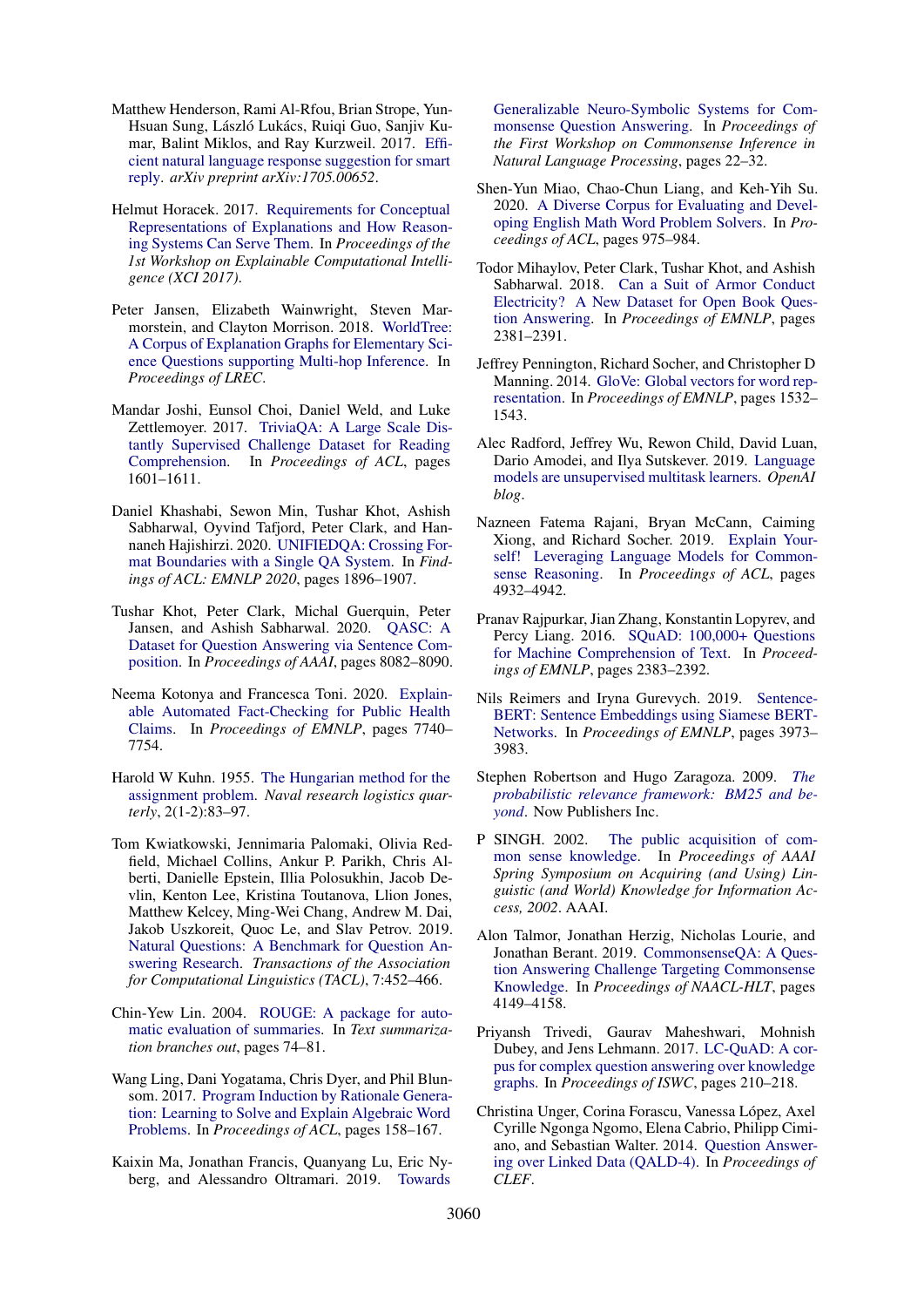- <span id="page-11-2"></span>Ashish Vaswani, Noam Shazeer, Niki Parmar, Jakob Uszkoreit, Llion Jones, Aidan N. Gomez, Lukasz Kaiser, and Illia Polosukhin. 2017. [Attention is All](https://papers.nips.cc/paper/2017/file/3f5ee243547dee91fbd053c1c4a845aa-Paper.pdf) [you Need.](https://papers.nips.cc/paper/2017/file/3f5ee243547dee91fbd053c1c4a845aa-Paper.pdf) In *Proceedings of NeurIPS*, pages 5998– 6008.
- <span id="page-11-9"></span>Ramakrishna Vedantam, C Lawrence Zitnick, and Devi Parikh. 2015. [CIDEr: Consensus-based image de](https://doi.org/10.1109/CVPR.2015.7299087)[scription evaluation.](https://doi.org/10.1109/CVPR.2015.7299087) In *Proceedings of CVPR*, pages 4566–4575.
- <span id="page-11-5"></span>Cunxiang Wang, Shuailong Liang, Yue Zhang, Xiaonan Li, and Tian Gao. 2019. [Does it Make Sense?](https://doi.org/10.18653/v1/P19-1393) [And Why? A Pilot Study for Sense Making and](https://doi.org/10.18653/v1/P19-1393) [Explanation.](https://doi.org/10.18653/v1/P19-1393) In *Proceedings of ACL*, pages 4020– 4026.
- <span id="page-11-3"></span>Johannes Welbl, Nelson F. Liu, and Matt Gardner. 2017. [Crowdsourcing Multiple Choice Science Questions.](https://doi.org/10.18653/v1/W17-4413) In *Proceedings of NUT@EMNLP*, pages 94–106.
- <span id="page-11-4"></span>Zhengnan Xie, Sebastian Thiem, Jaycie Martin, Elizabeth Wainwright, Steven Marmorstein, and Peter Jansen. 2020. [WorldTree V2: A Corpus of Science-](https://doi.org/10.1162/neco.1997.9.8.1735)[Domain Structured Explanations and Inference Pat](https://doi.org/10.1162/neco.1997.9.8.1735)[terns supporting Multi-Hop Inference.](https://doi.org/10.1162/neco.1997.9.8.1735) In *Proceedings of LREC*, pages 5456–5473.
- <span id="page-11-8"></span>Vikas Yadav, Steven Bethard, and Mihai Surdeanu. 2020. [Unsupervised Alignment-based Iterative Ev](https://doi.org/10.18653/v1/2020.acl-main.414)[idence Retrieval for Multi-hop Question Answering.](https://doi.org/10.18653/v1/2020.acl-main.414) In *Proceedings of ACL*, pages 4514–4525.
- <span id="page-11-7"></span>Yiben Yang, Chaitanya Malaviya, Jared Fernandez, Swabha Swayamdipta, Ronan Le Bras, Ji-Ping Wang, Chandra Bhagavatula, Yejin Choi, and Doug Downey. 2020. [Generative Data Augmentation for](https://doi.org/10.18653/v1/2020.findings-emnlp.90) [Commonsense Reasoning.](https://doi.org/10.18653/v1/2020.findings-emnlp.90) In *Findings of ACL: EMNLP 2020*, pages 1008–1025.
- <span id="page-11-1"></span>Zhilin Yang, Peng Qi, Saizheng Zhang, Yoshua Bengio, William W. Cohen, Ruslan Salakhutdinov, and Christopher D. Manning. 2018. [HotpotQA: A](https://doi.org/10.18653/v1/D18-1259) [Dataset for Diverse, Explainable Multi-hop Ques](https://doi.org/10.18653/v1/D18-1259)[tion Answering.](https://doi.org/10.18653/v1/D18-1259) In *Proceedings of EMNLP*, pages 2369–2380.
- <span id="page-11-0"></span>Zhuosheng Zhang, Junjie Yang, and Hai Zhao. 2020. [Retrospective Reader for Machine Reading Compre](https://arxiv.org/abs/2001.09694)[hension.](https://arxiv.org/abs/2001.09694) *CoRR*, abs/2001.09694.
- <span id="page-11-6"></span>Chen Zhu, Yu Cheng, Zhe Gan, Siqi Sun, Tom Goldstein, and Jingjing Liu. 2020. [FreeLB: Enhanced](https://openreview.net/pdf?id=BygzbyHFvB) [Adversarial Training for Natural Language Under](https://openreview.net/pdf?id=BygzbyHFvB)[standing.](https://openreview.net/pdf?id=BygzbyHFvB) In *Proceedings of ICLR*.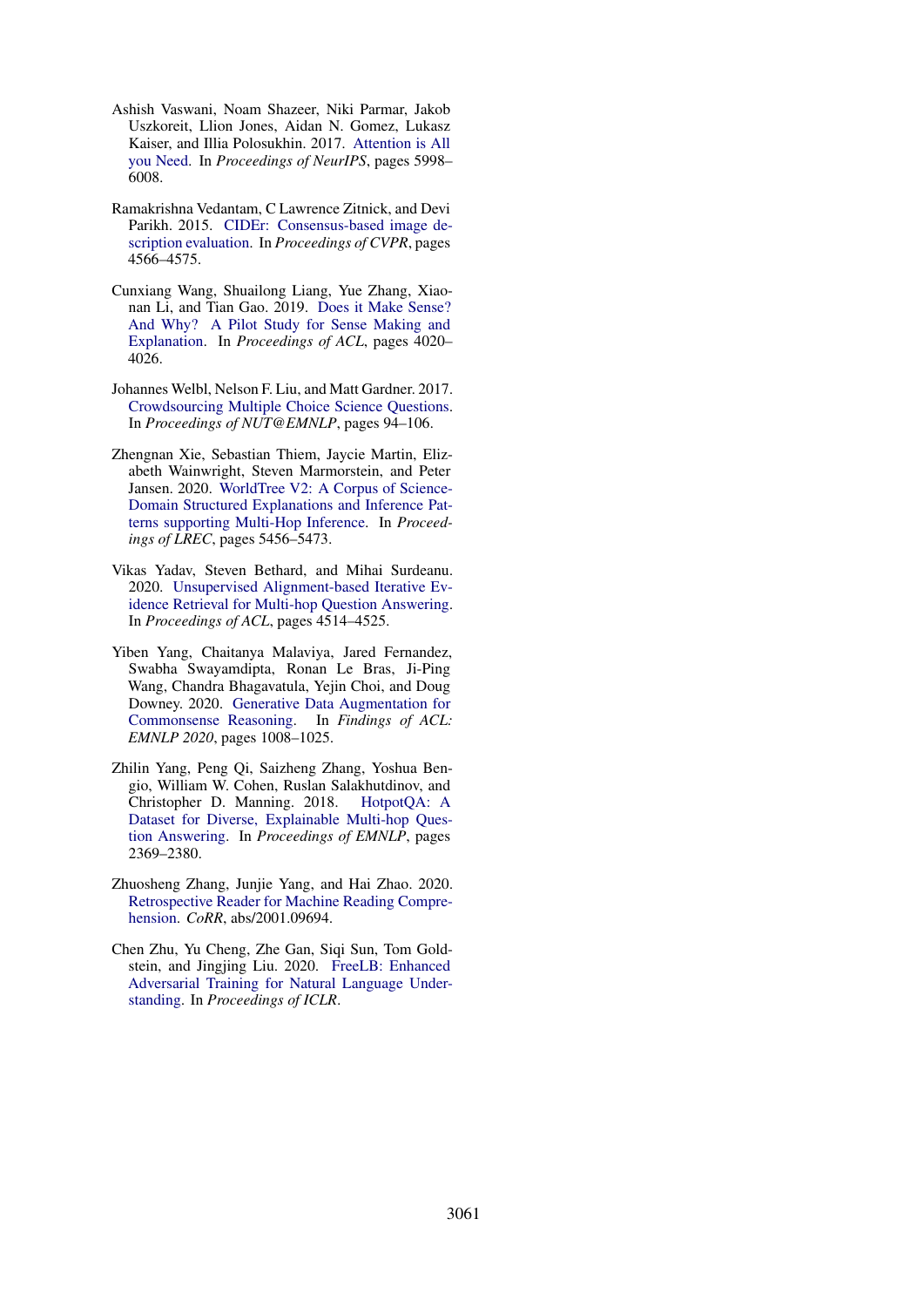## A Appendices

## A.1 Additional Example of **ECQA** Annotations

Table [11](#page-12-1) shows an additional example of CommonsenseQA, along with our humanannotated explanations, containing positive properties to support the correct answer choice (in green), negative properties to refute the incorrect choices (in red), and free-flow natural language explanation (in blue).

#### <span id="page-12-1"></span>Question:

What is something that people do early in the day?



### Our Explanation:

Positives Properties

1) People generally eat breakfast early morning. 2) People most often eat eggs as breakfast.

Negative Properties

1) Believing in god is not restricted to a specific part of a day.

2) People generally do not make tools early in the day.

3) Skydive is an irrelevant answer.

4) People usually do not smoke pot early in the day.

### Free-Flow Explanation (FF)

People generally eat breakfast early morning which most often consists eggs. People generally do not make tools or smoke pot early in the day. Skydive is an irrelevant answer.

Table 11: Example of CommonsenseQA with our annotated explanation

### A.2 Experimental Details

Computing Infrastructure: We run all our experiments on a machine with a single Tesla P100 GPU (16 GiB) and 8 Intel(R)  $Xeon(R)$  E5-2690 v4 @ 2.60GHz CPUs with 59 GiB of physical memory. Training times for all our different models within the proposed XR and XG systems were within 4 hours.

Implementation Details: All our models are implemented in  $PvTorch^{14}$  $PvTorch^{14}$  $PvTorch^{14}$ . We used SBERT<sup>[15](#page-12-3)</sup> to implement our property retriever system XR. For our proposed *property ranker* module, we used a BERT-base-uncased, followed by a mean pooling layer, and then a dense layer of size 512. We use Huggingface transformer package<sup>[16](#page-12-4)</sup> to fine-tune GPT-2 for all our generation models.

### <span id="page-12-0"></span>A.3 Anecdotal Examples: Property Retrieval

Table [12](#page-12-5) shows some hand-picked examples where our proposed XR system retrieves a set of properties to either support or refute the given option.

<span id="page-12-5"></span>**Query**  $(q, a, c)$ : (the person used a candle to navigate up the spiral staircase, where were they likely?, Light house, True)

Gold set  $(p^*)$ : {'light house has a spiral staircase', 'light house is a structure', 'a candle can be used inside a light house'}

**Ours+top-** $k$ : {'light house has a spiral staircase', 'a candle can be used inside a light house', 'light house is a structure'}

**BM25+top-k:** {'a candle can be used inside a light house', 'light house has a spiral staircase', 'candle is used to counter insufficient lighting'}

**Query**  $(q, a, c)$ : (sally took her medicine and experienced strong side effects. what did doctors say about the side effects?, Distinguished, False) Gold set  $(p^*)$ : {'distinguished means important or respected'}

Ours+top-k: {'distinguished means important or respected'}

**BM25+top-k:** {'sally belong to the house and her neighbour'}

**Query**  $(q, a, c)$ : (two friends wanted to spend a quiet evening together, what did they go see?, Restaurant, False)

**Gold set**  $(p^*)$ : {'restaurant will not be quiet'}

**Ours+top-k:** {'restaurant is where people go and eat'}

**BM25+top-k:** {'restaurant will not be quiet'}

Table 12: Anecdotal examples of retrieved properties by our proposed XR system.

<span id="page-12-2"></span><sup>14</sup><https://pytorch.org/>

<span id="page-12-3"></span><sup>15</sup><https://www.sbert.net/>

<span id="page-12-4"></span><sup>16</sup><https://huggingface.co/transformers/>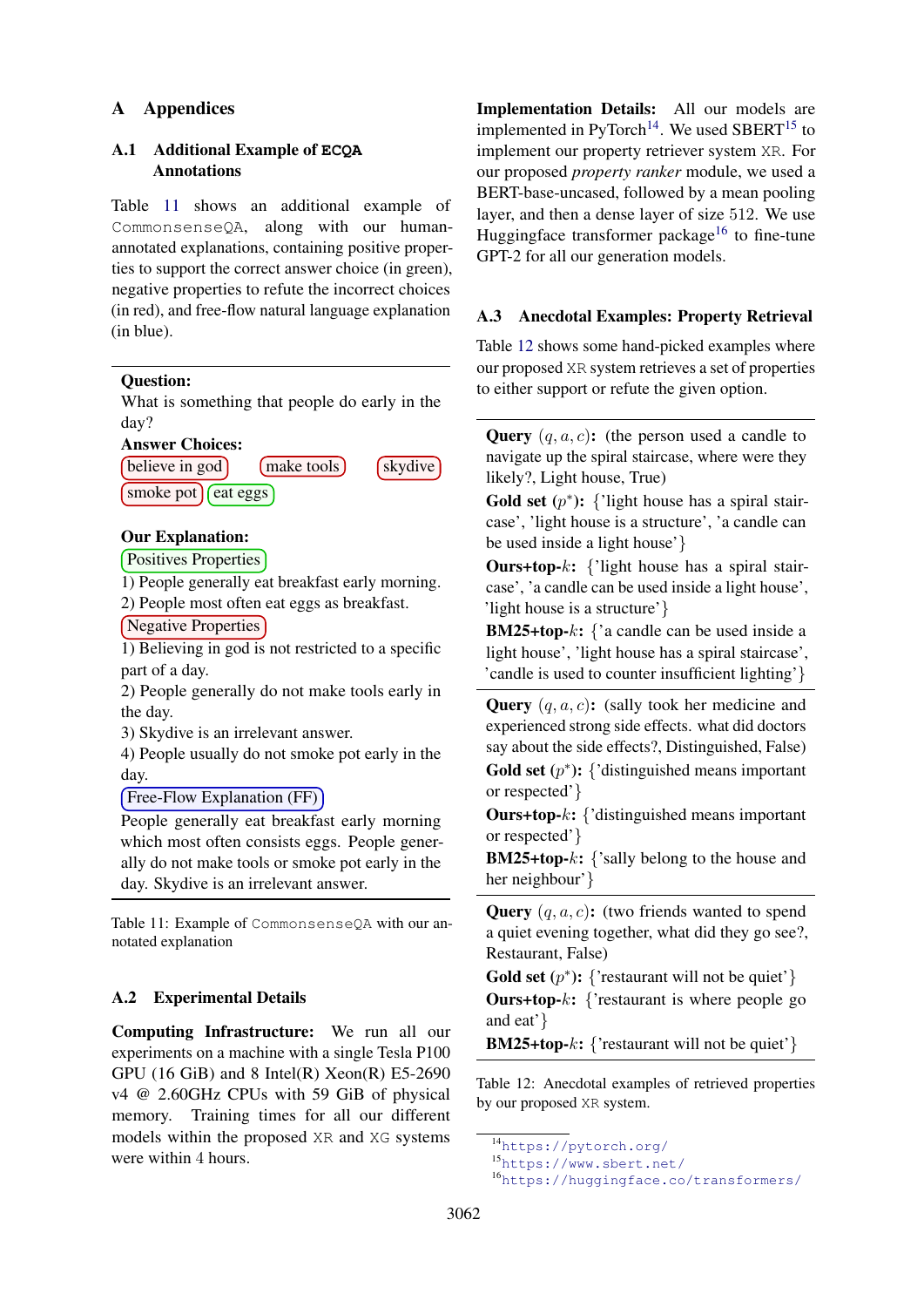### <span id="page-13-1"></span>A.4 Anecdotal Examples: Property Generation

Table [13](#page-13-3) shows some hand-picked examples of generated properties by XGP model and retrieved properties by XR system from the silver corpus.

<span id="page-13-3"></span>**Query**  $(q, a, c)$ : (where do people go to pray?, Church, True)

Gold set  $(p^*)$ : {'prayer is done at church', 'people go to church for praying'}

**Ours+top-** $k$ : {'people go to church to worship and pray', 'some people go to church to pray to their god', 'if you want to pray then you should go to church'}

**XGP**: {'people go to a church to pray', 'church is a place of worship'}

**Query**  $(q, a, c)$ : (how would someone feel after going for run?, Falling down, False)

Gold set  $(p^*)$ : {'going for a run generally won't make one fall down'}

**Ours+top-** $k$ : {'something that might happen as a consequence of going for a run is falling down'}

**XGP**: {'person doesn't fall down after going for run always', 'falling down is not a feeling'}

**Query**  $(q, a, c)$ : (what is the best course of action for a person to take if they want to get up early?, Dawn, False)

**Gold set**  $(p^*)$ : {'dawn is not an action'}

**Ours+top-k:** {'something that might happen when you get up early is you see the dawn'} **XGP**: {'dawn is not the best action for a person to take if he wants to get up early'}

Table 13: Anecdotal examples of generated properties by XGP model and retrieved properties by the best XR system using silver corpus.

### <span id="page-13-2"></span>A.5 Anecdotal Examples: Free-Flow Explanation Generation

Table [14](#page-13-4) gives an example of free-flow explanation generation by the two variants of XGF system.

### <span id="page-13-0"></span>A.6 Human-Metric Correlation Experiment

The semantic textual similarity (STS) task aims to measure semantic similarity between two sentences quantitatively.  $N$ -gram matching based metrics (CIDEr, METEOR, and  $ROUGE$ <sup>[17](#page-13-5)</sup> only cap<span id="page-13-4"></span>Input: question: sally went to a store and spent money. most of her purchases were fresh but some were frozen. what did she do? The options are made a mistake, control people, get things, buy food, pay bills. The best answer is buy food because

Gold free-flow: buying food is an activity done at store which requires money. it can be both fresh and frozen. all the other options are incorrect as they are not related to spending money to buy something.

Pre-trained GPT-2: they have a good idea of where you want to buy. if they don't know, buy food. If you are going to buy food, it should be on the menu. if you are going to buy a food item that is going to get you a lot of attention and attention is not being paid to you, buy it. buy the food. (*"buy the food"* repeated 33 times)

**XGF-I**: food is sold in store so sally bought fresh food from a store and bought it from a store. all the other options are not fesiable as they are not a place where sally spent money.

**XGF-II**: buying food is done by sally. she went to a store to buy food. controlling people is not done by buying food. getting things is not done by sally. paying bills is not related to spending money.

Table 14: Anecdotal example of free-flow explanation generation by 2 variants of XGF system and pre-trained GPT-2.

ture the lexical and syntactic similarity and are not suitable for capturing the semantic similarity between two sentences. SPICE uses a semantic representation known as *scene graphs* to overcome the problem with *n*-gram matching. STS-BERT<sup>[18](#page-13-6)</sup> is an implementation interface for a pre-trained BERT model followed by a linear regression head, fine-tuned over STS-B dataset (Wang et al., 2018) to compute semantic similarity between English sentences. It can also be used to provide a similarity score in our case. We designed an experiment to find which metric correlates better with human judgments. We took 100 random samples of queries  $(q, a, c)$ , picked a valid gold, and one of the XGP generated properties. We human-annotated whether the picked gold and XGP generated property are semantically similar or not. We also cal-

<span id="page-13-5"></span> $17$ BLEU was least correlated with human judgment, therefore it was not included in further experiments.

<span id="page-13-6"></span><sup>18</sup>[https://pypi.org/project/](https://pypi.org/project/semantic-text-similarity/) [semantic-text-similarity/](https://pypi.org/project/semantic-text-similarity/)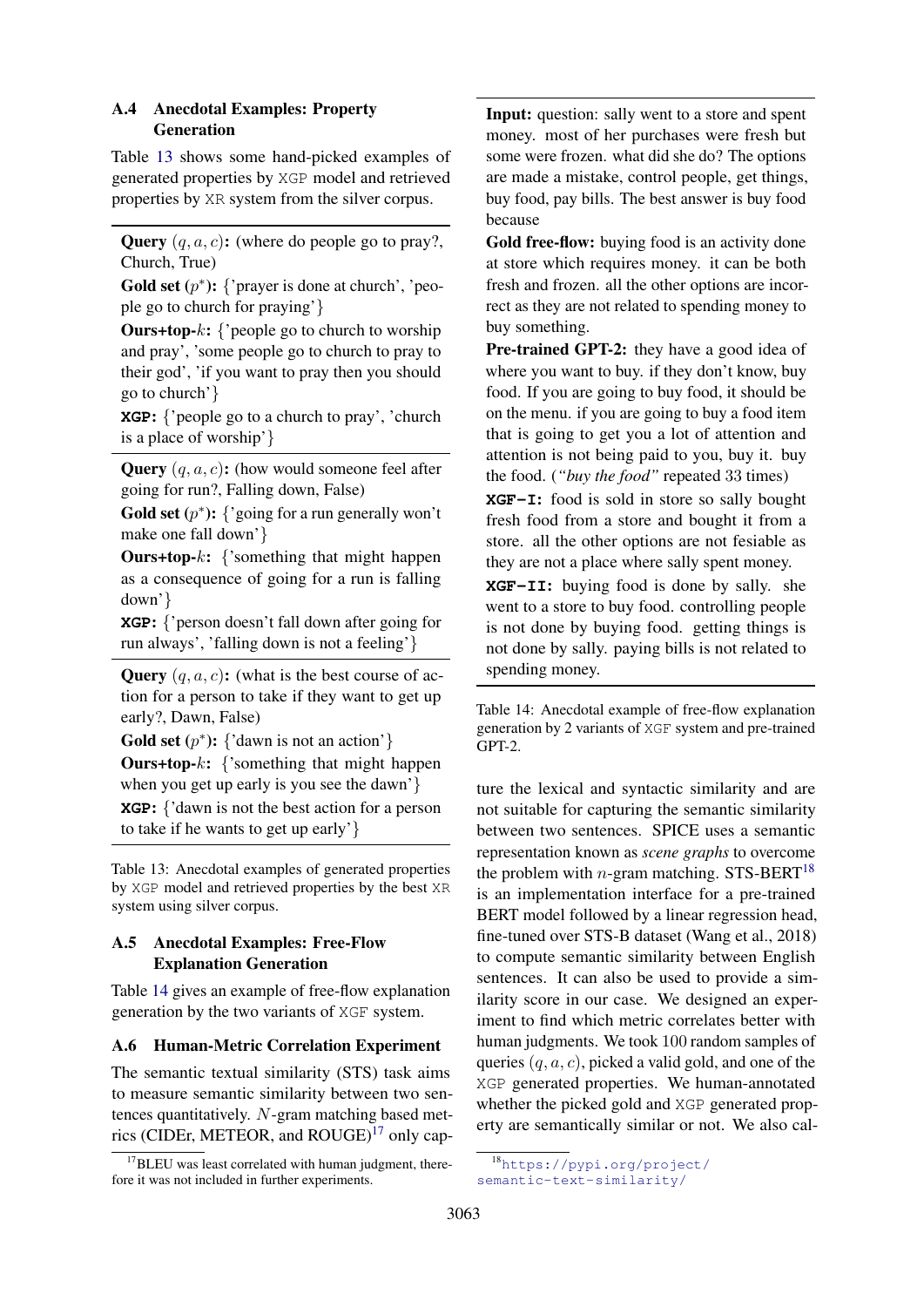culate all the metrics scores between both sets of properties. If the score is greater than a threshold  $\tau$ , we say the properties are semantic similar, otherwise not. Threshold  $\tau$  for each metric is selected by maximizing the  $F_1$  score for these 100 selected samples. We also calculated Pearson's Correlation coefficient between metric scores and human annotations. We compared the  $F_1$  scores of different metrics and found STS-BERT score and SPICE to be having the highest  $F_1$  scores and maximum human correlation.

Thresholds verification: We designed another experiment to verify these thresholds. We took 200 random queries  $(q, a, c)$  along with one of their gold properties from ECQA dataset. We asked a different annotator to write semantically similar property to gold property for each of the first 100 queries and semantically dissimilar property for the other 100 queries. We used the thresholds calculated in the previous experiment to calculate the  $F_1$  scores using different metrics on these two sets of properties. STS-BERT score and SPICE metric have the highest  $F_1$  scores in this experiment also. Table [15](#page-14-3) shows the thresholds  $(\tau)$ , corresponding  $F_1$  scores, and Pearson's correlation coefficients with human annotation for different metrics in Experiment 2. We used the same thresholds  $(\tau)$  for retrieval using silver corpus and property generation results reported in the Table [8](#page-7-0) and [9](#page-7-1) of the main paper using our proposed unweighted bipartite matching based metric.

<span id="page-14-3"></span>

| <b>Measure</b>                                    | ST - | SP. | $\mathbf C$              | M | R |
|---------------------------------------------------|------|-----|--------------------------|---|---|
| <b>Threshold</b> $0.6 \t0.4 \t0.3 \t0.3 \t0.3$    |      |     |                          |   |   |
| $\mathbf{F}_1$ Score (%) 78.1 64.7 35.3 54.3 36.5 |      |     |                          |   |   |
| PC(%)                                             |      |     | 59.6 35.0 31.0 47.7 21.8 |   |   |

Table 15: Human correlation with different metrics. PC:Pearson's Coefficient, ST: STS-BERT, SP: SPICE, C:CIDEr, M:METEOR, R:ROUGE

#### <span id="page-14-1"></span>A.7 Human Validation Experiment

Table [16](#page-14-4) lists the Pearson's correlation coefficients for human judgements in Relative Dataset Quality Experiment, for each quality measure (column) and property (row) combination in Table [6.](#page-4-5) Pearson's coefficient is computed as follows: for each judge, we calculate the correlation coefficient between the scores given by the judge, and the average of the scores across all the judges, for commonly labeled 50 samples. This is followed by computation of

the average of this coefficient across all the judges for each entry in the table.

<span id="page-14-4"></span>

| Aspect                  | <b>ECOA</b><br>better | $CoS-E$ Both<br>better Good |           | Both<br><b>Bad</b> |
|-------------------------|-----------------------|-----------------------------|-----------|--------------------|
| Comprehensive 78.0 92.0 |                       |                             | 84.9 75.7 |                    |
| RC                      | 68.7                  |                             | 92.0      | - 79.8             |
| M/NR                    | 65.1                  | 86.9                        | 61.7 73.5 |                    |
| Overall                 | 74.0                  |                             |           | 74.5               |

Table 16: Pearson's correlation coefficient for Relative Dataset Quality Experiment: ECQA and CoS-E. RC: Refutation Complete, M/NR: Minimality/Nonredundancy, - means 1 or more annotators never picked this option.

#### <span id="page-14-2"></span>A.8 More Retrieval and Generation Results

Table [17](#page-14-5) shows  $F_1$  scores for retrieval from silver corpus and property generation using different metrics. Table [18](#page-14-6) compares the free-flow explanation generated by  $XGF-I$  and  $XGF-II$ .

<span id="page-14-5"></span>

| System                      | $F_1$ Score $(\% )$ |                          |   |     |      |
|-----------------------------|---------------------|--------------------------|---|-----|------|
|                             | SТ                  | SP                       | C | М   | R    |
| <b>Retrieval</b>            |                     |                          |   |     |      |
| $BM25+AIR$                  |                     | 15.1 18.4 3.2            |   | 4.3 | 13.1 |
| $BM25+top-k$                |                     | $16.2$ 19.8 4.1          |   | 4.5 | 10.1 |
| $Ours + AIR$                |                     | 25.0 25.4 3.3            |   | 5.4 | 14.7 |
| Ours+top- $k$ 27.6 28.5 4.0 |                     |                          |   | 5.5 | 14.1 |
| <b>Generation</b>           |                     |                          |   |     |      |
| $XGP-W$                     |                     | 33.0 30.1 9.8 12.3 22.6  |   |     |      |
| XGP                         |                     | 36.4 32.2 11.1 13.7 25.7 |   |     |      |

Table 17: Explanation retrieval results over *silver* corpus for different XR systems and property generation results by the XGP models for all 5 metrics. ST: STS-BERT, SP: SPICE, C:CIDEr, M:METEOR, R:ROUGE

<span id="page-14-6"></span>

| System ST SP C                   |  | M | R |
|----------------------------------|--|---|---|
| $XGF-I$ 62.5 32.1 20.3 17.5 12.2 |  |   |   |
| XGF-II 61.9 31.3 18.7 17.2 12.5  |  |   |   |

Table 18: Semantic similarity scores for free-flow generation on all 5 metrics. ST: STS-BERT, SP: SPICE, C:CIDEr, M:METEOR, R:ROUGE

#### <span id="page-14-0"></span>A.9 Data Insights

This section provides some more insights about the ECQA dataset. Table [19](#page-15-0) gives the word-overlap